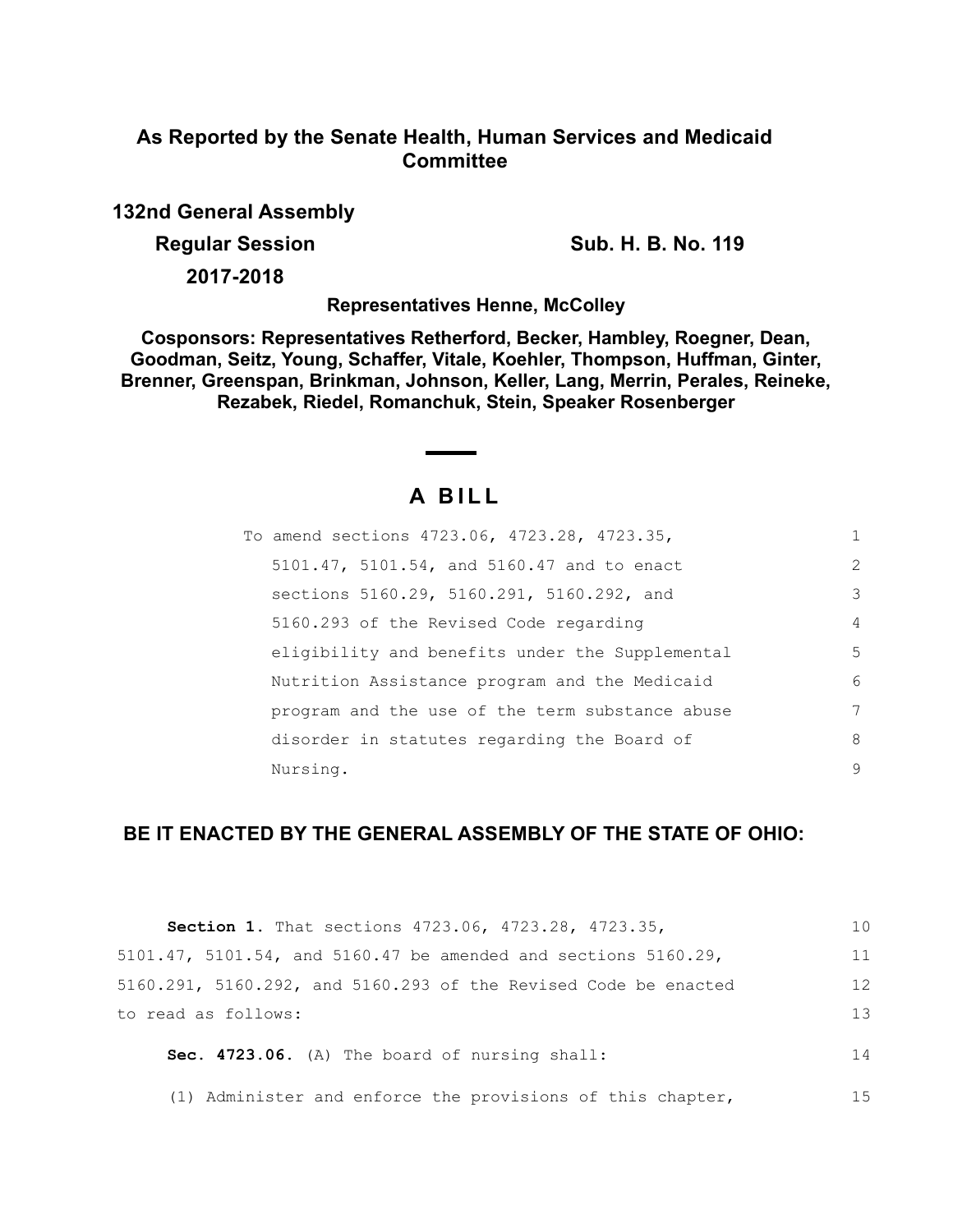# **Sub. H. B. No. 119 Page 2 As Reported by the Senate Health, Human Services and Medicaid Committee**

including the taking of disciplinary action for violations of section 4723.28 of the Revised Code, any other provisions of this chapter, or rules adopted under this chapter; (2) Develop criteria that an applicant must meet to be eligible to sit for the examination for licensure to practice as a registered nurse or as a licensed practical nurse; (3) Issue and renew nursing licenses, dialysis technician certificates, and community health worker certificates, as provided in this chapter; (4) Define the minimum educational standards for the schools and programs of registered nursing and practical nursing in this state; (5) Survey, inspect, and grant full approval to prelicensure nursing education programs in this state that meet the standards established by rules adopted under section 4723.07 of the Revised Code. Prelicensure nursing education programs include, but are not limited to, diploma, associate degree, baccalaureate degree, master's degree, and doctor of nursing programs leading to initial licensure to practice nursing as a registered nurse and practical nurse programs leading to initial licensure to practice nursing as a licensed practical nurse. 16 17 18 19 20 21 22 23 24 25 26 27 28 29 30 31 32 33 34 35 36

(6) Grant conditional approval, by a vote of a quorum of the board, to a new prelicensure nursing education program or a program that is being reestablished after having ceased to operate, if the program meets and maintains the minimum standards of the board established by rules adopted under section 4723.07 of the Revised Code. If the board does not grant conditional approval, it shall hold an adjudication under Chapter 119. of the Revised Code to consider conditional 37 38 39 40 41 42 43 44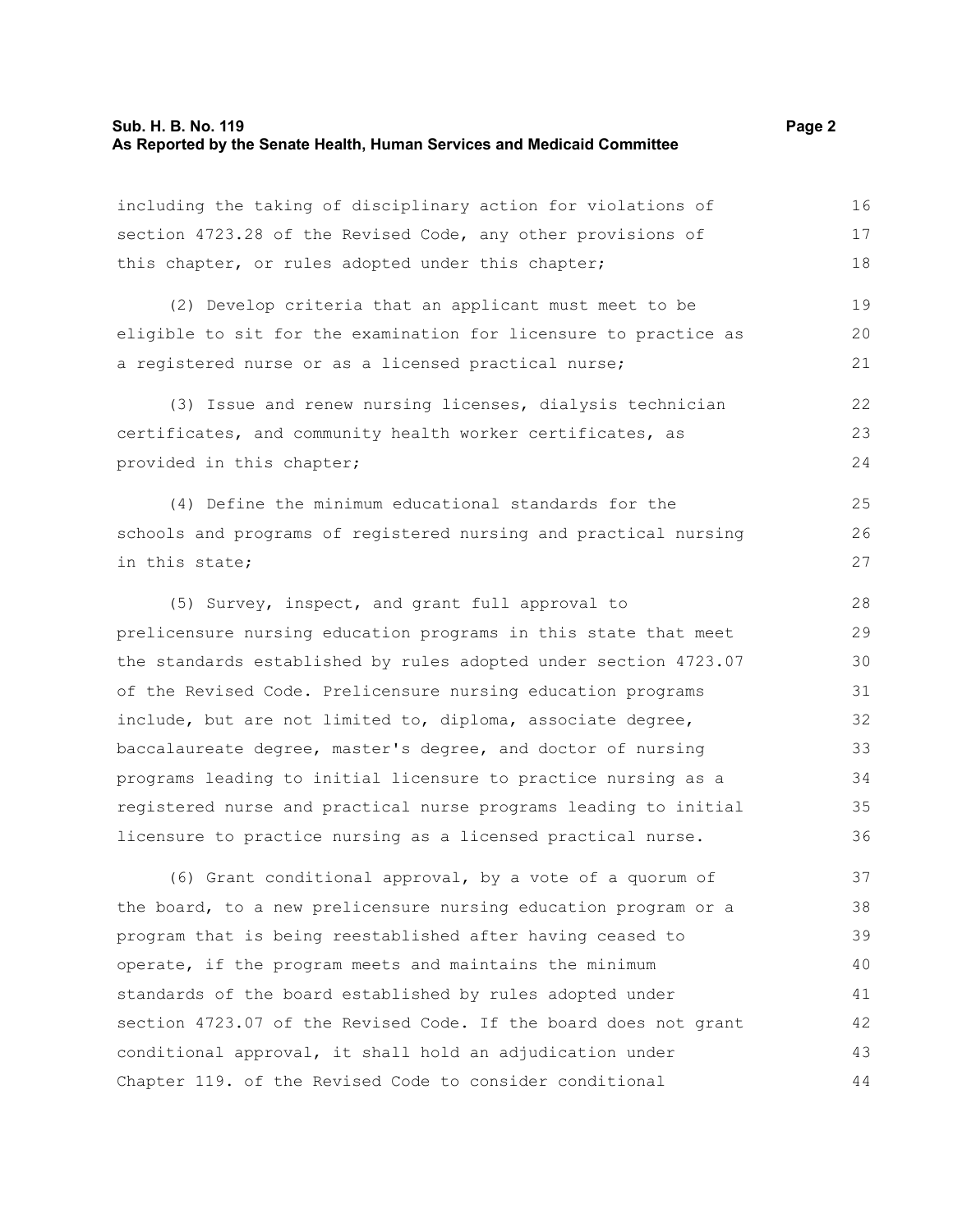#### **Sub. H. B. No. 119 Page 3 As Reported by the Senate Health, Human Services and Medicaid Committee**

approval of the program. If the board grants conditional approval, at the first meeting following completion of the survey process required by division (A)(5) of this section, the board shall determine whether to grant full approval to the program. If the board does not grant full approval or if it appears that the program has failed to meet and maintain standards established by rules adopted under section 4723.07 of the Revised Code, the board shall hold an adjudication under Chapter 119. of the Revised Code to consider the program. Based on results of the adjudication, the board may continue or withdraw conditional approval, or grant full approval. 45 46 47 48 49 50 51 52 53 54 55

(7) Place on provisional approval, for a period of time specified by the board, a prelicensure nursing education program that has ceased to meet and maintain the minimum standards of the board established by rules adopted under section 4723.07 of the Revised Code. Prior to or at the end of the period, the board shall reconsider whether the program meets the standards and shall grant full approval if it does. If it does not, the board may withdraw approval, pursuant to an adjudication under Chapter 119. of the Revised Code.

(8) Approve continuing education programs and courses under standards established in rules adopted under sections 4723.07, 4723.69, 4723.79, and 4723.88 of the Revised Code; 65 66 67

(9) Establish a substance abuse disorder monitoring program for monitoring chemical dependency in accordance with section 4723.35 of the Revised Code; 68 69 70

(10) Establish the practice intervention and improvement program in accordance with section 4723.282 of the Revised Code; 71 72

(11) Grant approval to the course of study in advanced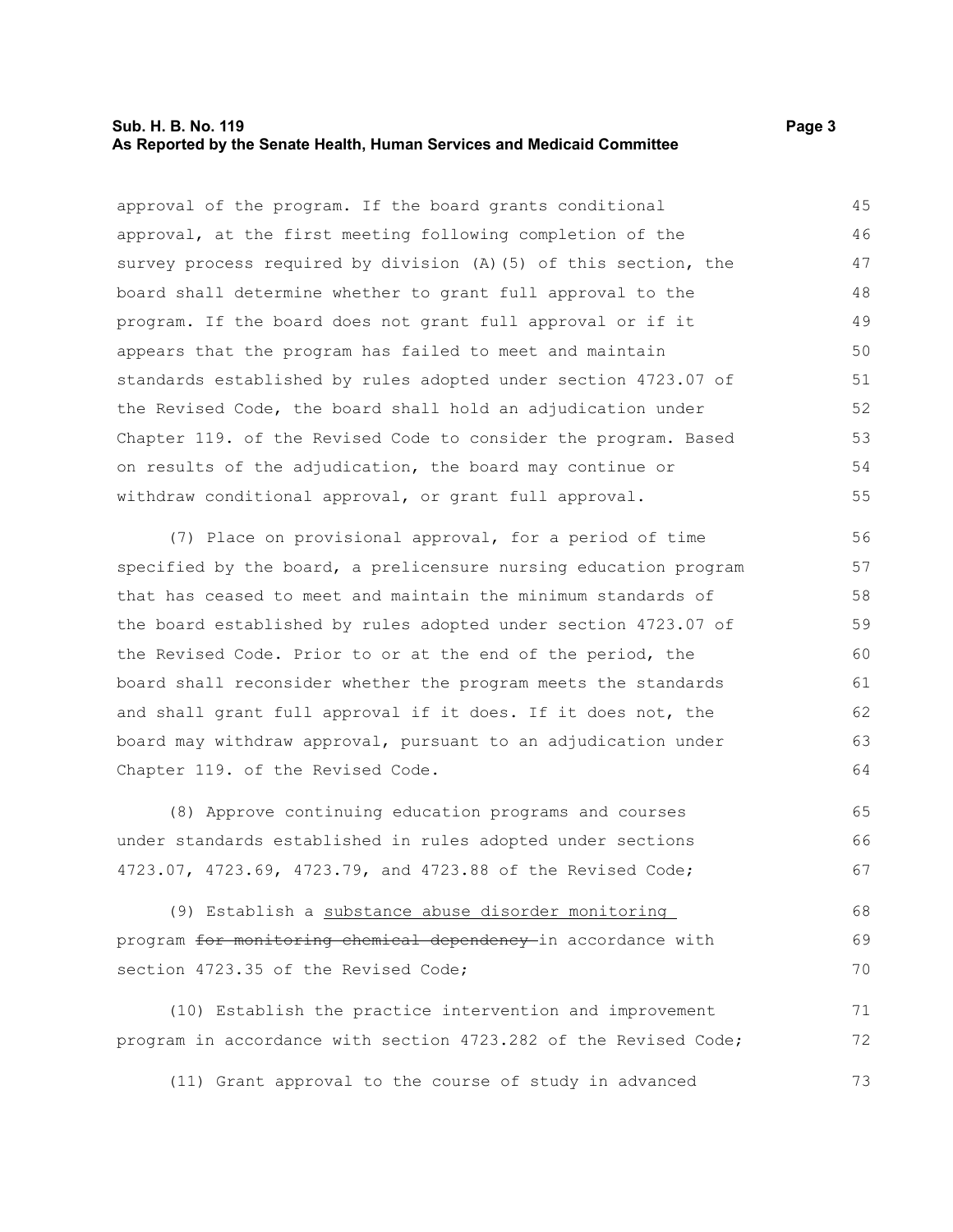# **Sub. H. B. No. 119 Page 4 As Reported by the Senate Health, Human Services and Medicaid Committee**

pharmacology and related topics described in section 4723.482 of the Revised Code; (12) Make an annual edition of the exclusionary formulary established in rules adopted under section 4723.50 of the Revised Code available to the public by electronic means and, as soon as possible after any revision of the formulary becomes effective, make the revision available to the public by electronic means; (13) Approve under section 4723.46 of the Revised Code national certifying organizations for examination and licensure of advanced practice registered nurses, which may include separate organizations for each nursing specialty; (14) Provide guidance and make recommendations to the general assembly, the governor, state agencies, and the federal government with respect to the regulation of the practice of nursing and the enforcement of this chapter; (15) Make an annual report to the governor, which shall be open for public inspection; (16) Maintain and have open for public inspection the following records: (a) A record of all its meetings and proceedings; (b) A record of all applicants for, and holders of, licenses and certificates issued by the board under this chapter or in accordance with rules adopted under this chapter. The record shall be maintained in a format determined by the board. (c) A list of education and training programs approved by the board. 74 75 76 77 78 79 80 81 82 83 84 85 86 87 88 89 90 91 92 93 94 95 96 97 98 99 100

(17) Deny conditional approval to a new prelicensure 101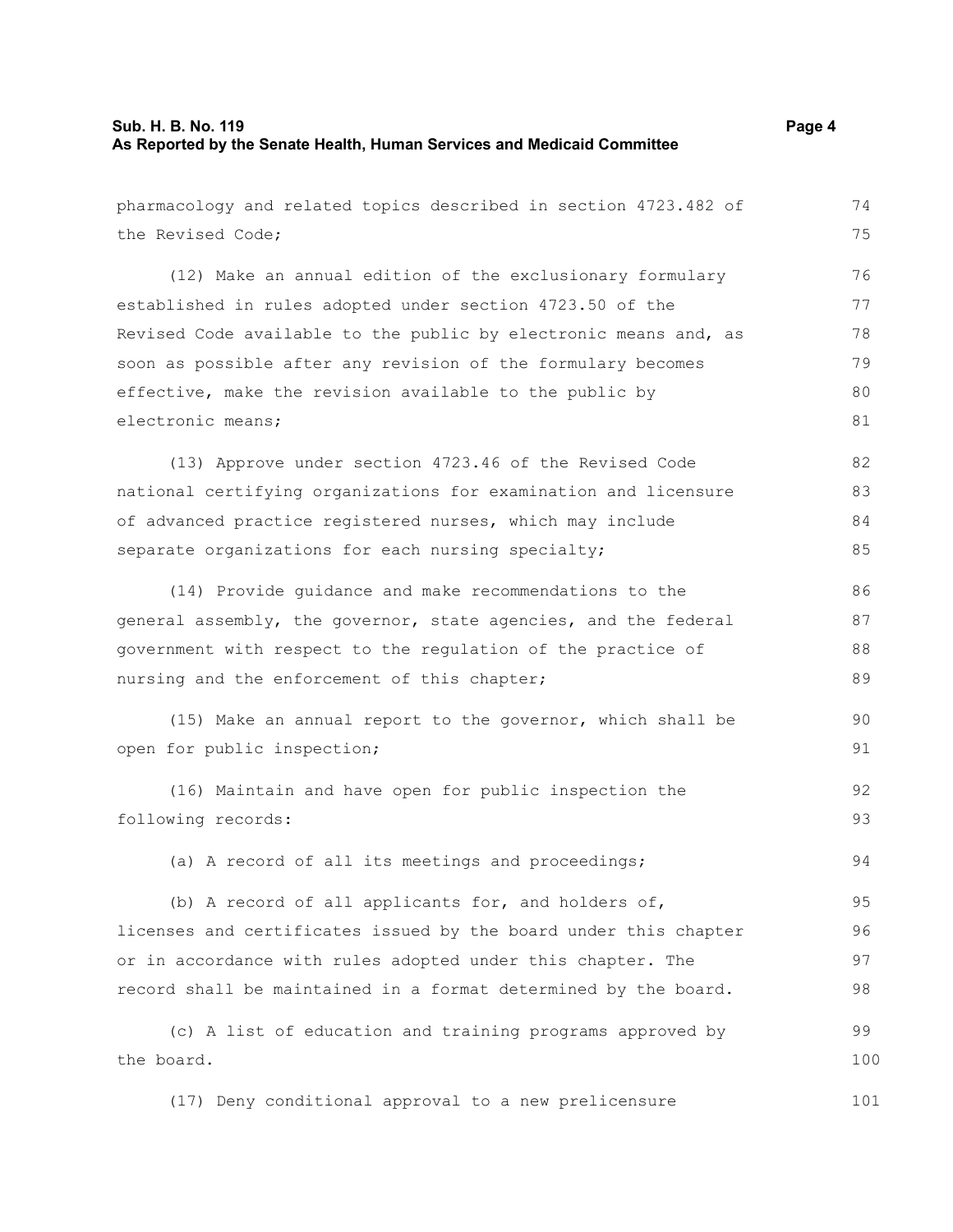### **Sub. H. B. No. 119 Page 5 As Reported by the Senate Health, Human Services and Medicaid Committee**

nursing education program or a program that is being reestablished after having ceased to operate if the program or a person acting on behalf of the program submits or causes to be submitted to the board false, misleading, or deceptive statements, information, or documentation in the process of applying for approval of the program. If the board proposes to deny approval of the program, it shall do so pursuant to an adjudication conducted under Chapter 119. of the Revised Code. 102 103 104 105 106 107 108 109

(B) The board may fulfill the requirement of division (A) (8) of this section by authorizing persons who meet the standards established in rules adopted under section 4723.07 of the Revised Code to approve continuing education programs and courses. Persons so authorized shall approve continuing education programs and courses in accordance with standards established in rules adopted under section 4723.07 of the Revised Code. 110 111 112 113 114 115 116 117

Persons seeking authorization to approve continuing education programs and courses shall apply to the board and pay the appropriate fee established under section 4723.08 of the Revised Code. Authorizations to approve continuing education programs and courses shall expire and may be renewed according to the schedule established in rules adopted under section 4723.07 of the Revised Code. 118 119 120 121 122 123 124

In addition to approving continuing education programs under division (A)(8) of this section, the board may sponsor continuing education activities that are directly related to the statutes and rules the board enforces. 125 126 127 128

(C)(1) The board may deny conditional approval to a new prelicensure nursing education program or program that is being reestablished after having ceased to operate if the program is 129 130 131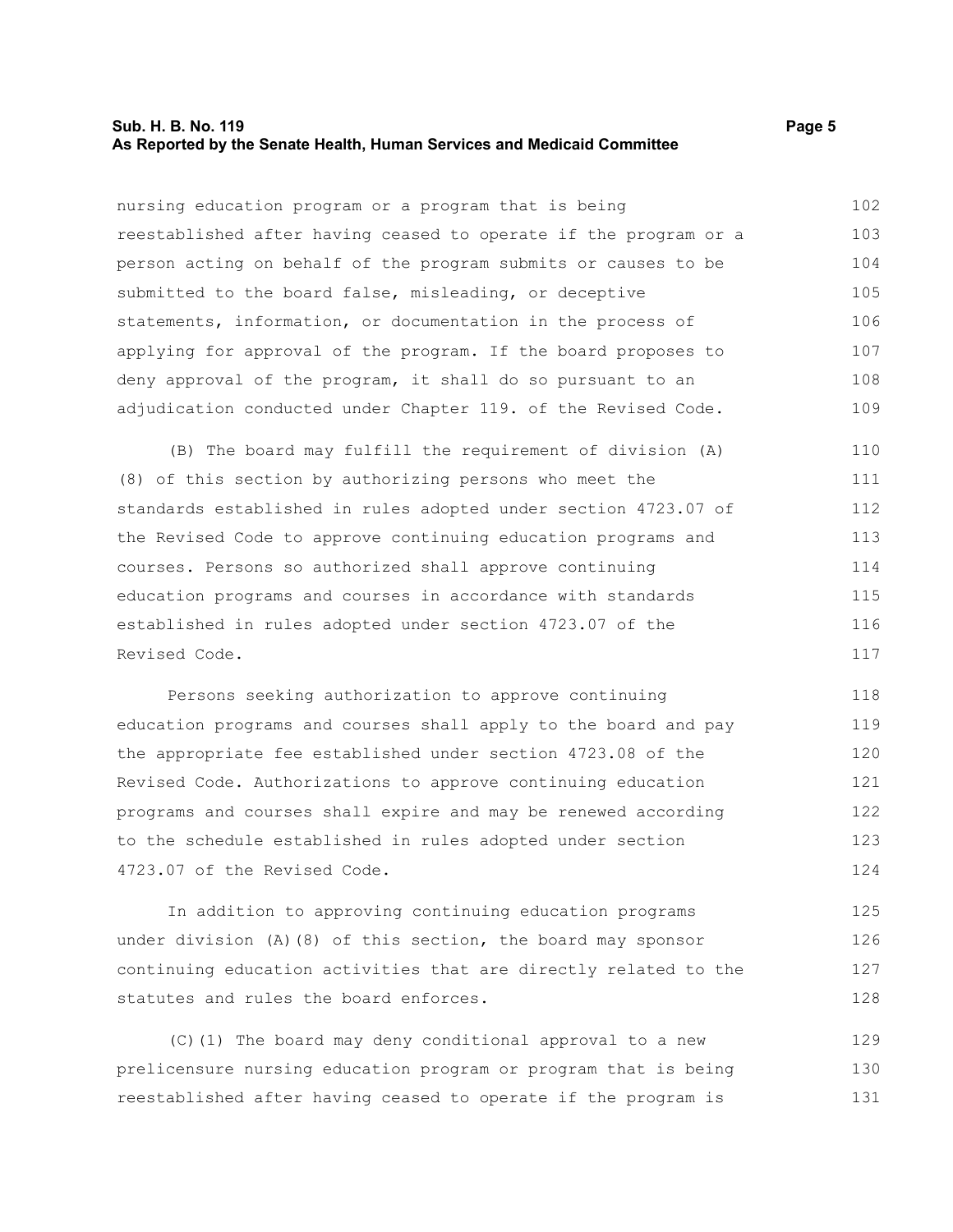# **Sub. H. B. No. 119 Page 6 As Reported by the Senate Health, Human Services and Medicaid Committee**

controlled by a person who controls or has controlled a program that had its approval withdrawn, revoked, suspended, or restricted by the board or a board of another jurisdiction that is a member of the national council of state boards of nursing. If the board proposes to deny approval, it shall do so pursuant to an adjudication conducted under Chapter 119. of the Revised Code. (2) As used in this division, "control" means any of the following: (a) Holding fifty per cent or more of the outstanding voting securities or membership interest of a prelicensure nursing education program; (b) In the case of an unincorporated prelicensure nursing education program, having the right to fifty per cent or more of the program's profits or in the event of a dissolution, fifty per cent or more of the program's assets; (c) In the case of a prelicensure nursing education program that is a for-profit or not-for-profit corporation, having the contractual authority presently to designate fifty per cent or more of its directors; (d) In the case of a prelicensure nursing education program that is a trust, having the contractual authority presently to designate fifty per cent or more of its trustees; (e) Having the authority to direct the management, policies, or investments of a prelicensure nursing education program. 132 133 134 135 136 137 138 139 140 141 142 143 144 145 146 147 148 149 150 151 152 153 154 155 156 157

(D)(1) When an action taken by the board under division  $(A)$ (6),  $(7)$ , or  $(17)$  or  $(C)$ (1) of this section is required to be taken pursuant to an adjudication conducted under Chapter 119. 158 159 160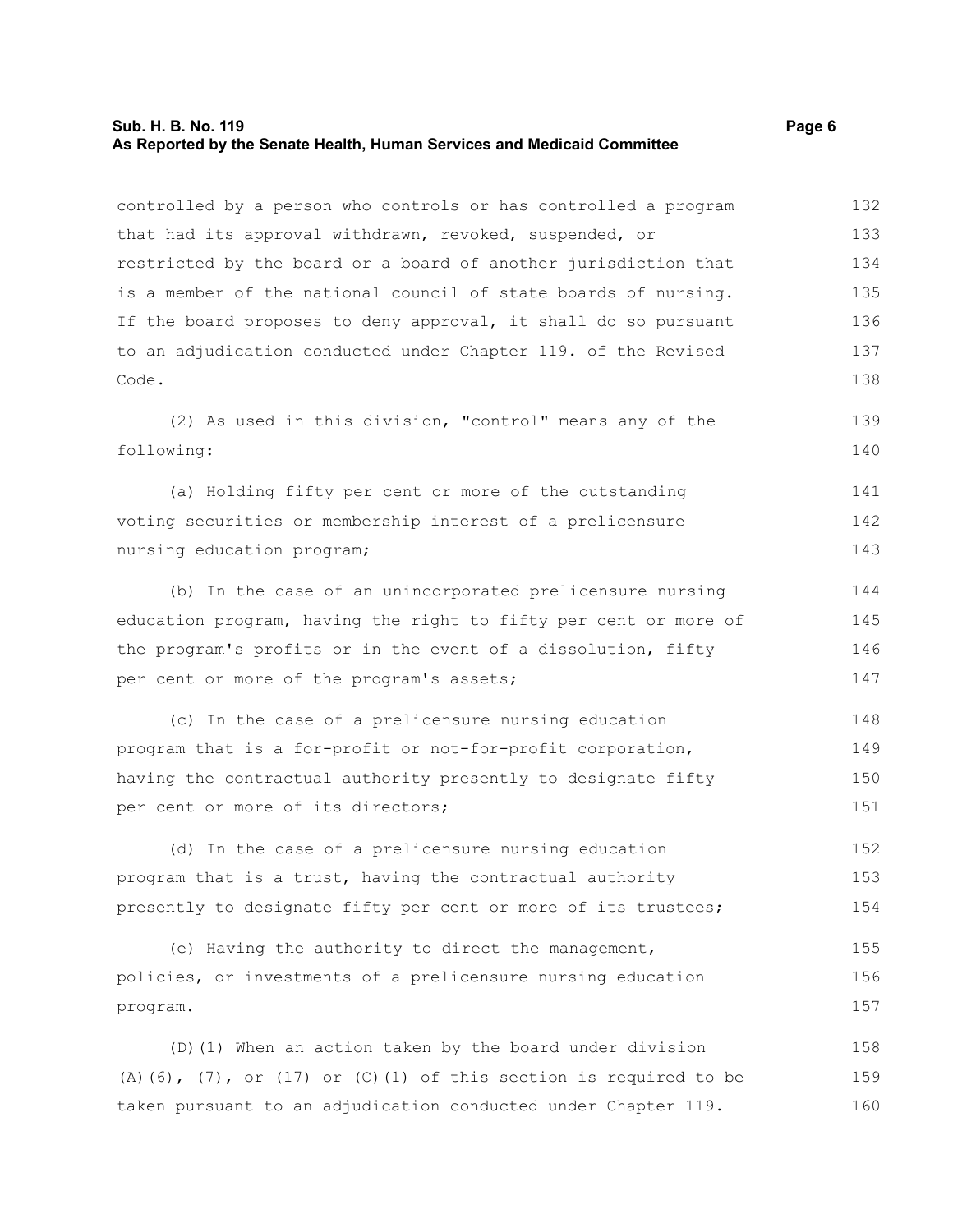#### **Sub. H. B. No. 119 Page 7 As Reported by the Senate Health, Human Services and Medicaid Committee**

of the Revised Code, the board may, in lieu of an adjudication hearing, enter into a consent agreement to resolve the matter. A consent agreement, when ratified by a vote of a quorum of the board, constitutes the findings and order of the board with respect to the matter addressed in the agreement. If the board refuses to ratify a consent agreement, the admissions and findings contained in the agreement are of no effect. 161 162 163 164 165 166 167

(2) In any instance in which the board is required under Chapter 119. of the Revised Code to give notice to a person seeking approval of a prelicensure nursing education program of an opportunity for a hearing and the person does not make a timely request for a hearing in accordance with section 119.07 of the Revised Code, the board is not required to hold a hearing, but may adopt, by a vote of a quorum, a final order that contains the board's findings. 168 169 170 171 172 173 174 175

(3) When the board denies or withdraws approval of a prelicensure nursing education program, the board may specify that its action is permanent. A program subject to a permanent action taken by the board is forever ineligible for approval and the board shall not accept an application for the program's reinstatement or approval. 176 177 178 179 180 181

**Sec. 4723.28.** (A) The board of nursing, by a vote of a quorum, may impose one or more of the following sanctions if it finds that a person committed fraud in passing an examination required to obtain a license or dialysis technician certificate issued by the board or to have committed fraud, misrepresentation, or deception in applying for or securing any nursing license or dialysis technician certificate issued by the board: deny, revoke, suspend, or place restrictions on any nursing license or dialysis technician certificate issued by the 182 183 184 185 186 187 188 189 190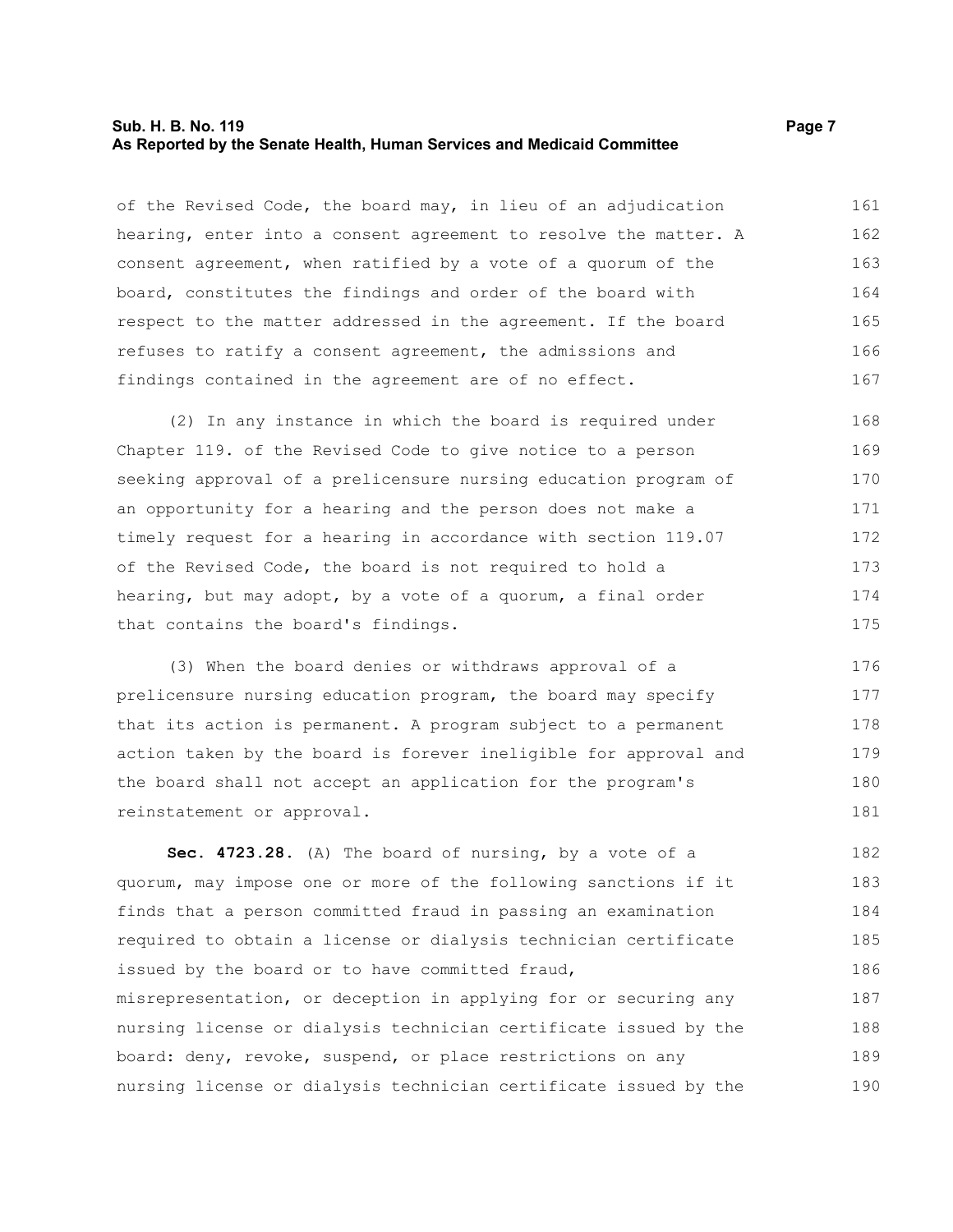# **Sub. H. B. No. 119 Page 8 As Reported by the Senate Health, Human Services and Medicaid Committee**

board; reprimand or otherwise discipline a holder of a nursing license or dialysis technician certificate; or impose a fine of not more than five hundred dollars per violation. 191 192 193

(B) The board of nursing, by a vote of a quorum, may impose one or more of the following sanctions: deny, revoke, suspend, or place restrictions on any nursing license or dialysis technician certificate issued by the board; reprimand or otherwise discipline a holder of a nursing license or dialysis technician certificate; or impose a fine of not more than five hundred dollars per violation. The sanctions may be imposed for any of the following: 194 195 196 197 198 199 200 201

(1) Denial, revocation, suspension, or restriction of authority to engage in a licensed profession or practice a health care occupation, including nursing or practice as a dialysis technician, for any reason other than a failure to renew, in Ohio or another state or jurisdiction; 202 203 204 205 206

(2) Engaging in the practice of nursing or engaging in practice as a dialysis technician, having failed to renew a nursing license or dialysis technician certificate issued under this chapter, or while a nursing license or dialysis technician certificate is under suspension; 207 208 209 210 211

(3) Conviction of, a plea of guilty to, a judicial finding of guilt of, a judicial finding of guilt resulting from a plea of no contest to, or a judicial finding of eligibility for a pretrial diversion or similar program or for intervention in lieu of conviction for, a misdemeanor committed in the course of practice;

(4) Conviction of, a plea of guilty to, a judicial finding of guilt of, a judicial finding of guilt resulting from a plea 218 219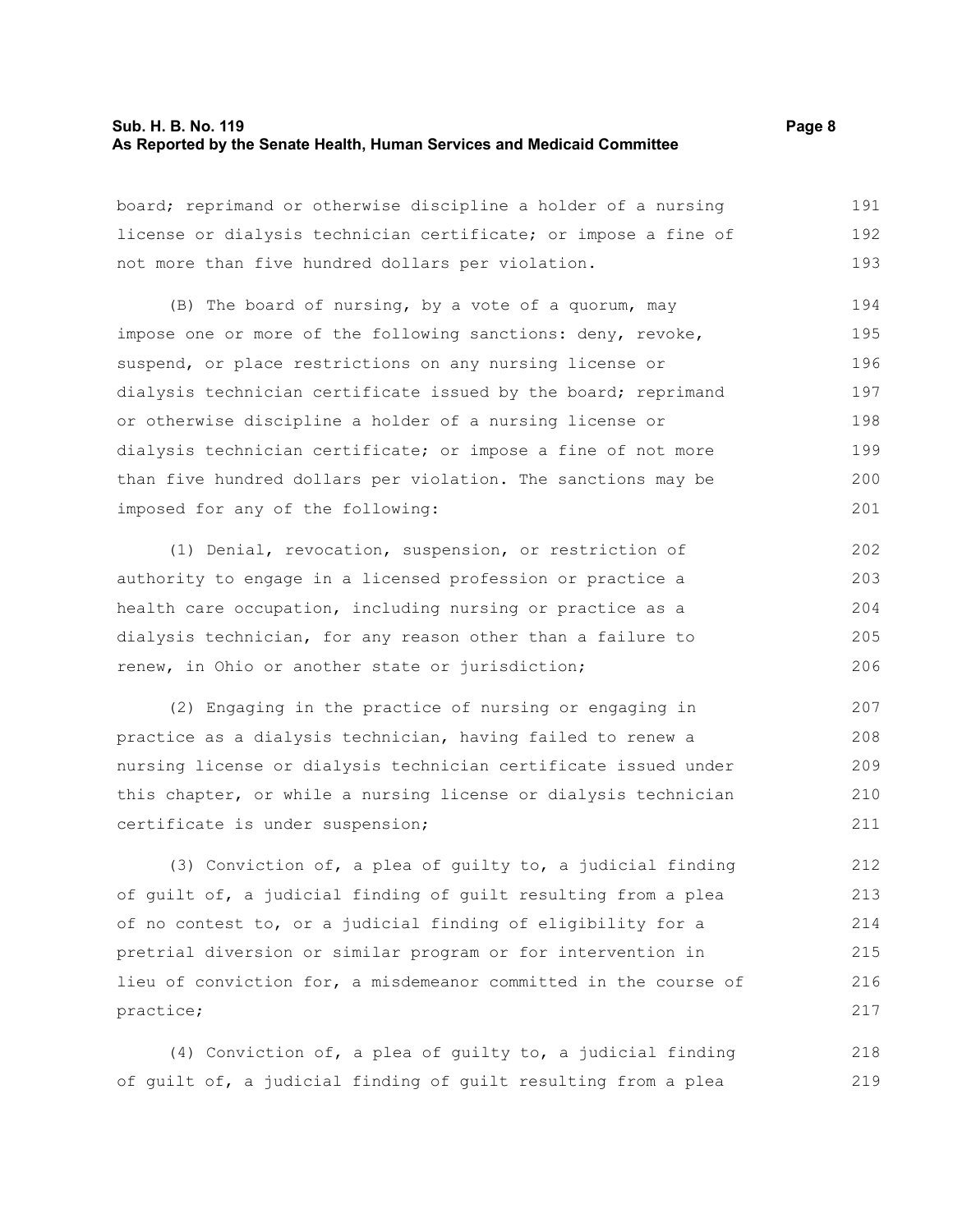# **Sub. H. B. No. 119 Page 9 As Reported by the Senate Health, Human Services and Medicaid Committee**

of no contest to, or a judicial finding of eligibility for a pretrial diversion or similar program or for intervention in lieu of conviction for, any felony or of any crime involving gross immorality or moral turpitude; 220 221 222 223

(5) Selling, giving away, or administering drugs or therapeutic devices for other than legal and legitimate therapeutic purposes; or conviction of, a plea of guilty to, a judicial finding of guilt of, a judicial finding of guilt resulting from a plea of no contest to, or a judicial finding of eligibility for a pretrial diversion or similar program or for intervention in lieu of conviction for, violating any municipal, state, county, or federal drug law; 224 225 226 227 228 229 230 231

(6) Conviction of, a plea of guilty to, a judicial finding of guilt of, a judicial finding of guilt resulting from a plea of no contest to, or a judicial finding of eligibility for a pretrial diversion or similar program or for intervention in lieu of conviction for, an act in another jurisdiction that would constitute a felony or a crime of moral turpitude in Ohio;

(7) Conviction of, a plea of guilty to, a judicial finding of guilt of, a judicial finding of guilt resulting from a plea of no contest to, or a judicial finding of eligibility for a pretrial diversion or similar program or for intervention in lieu of conviction for, an act in the course of practice in another jurisdiction that would constitute a misdemeanor in Ohio; 238 239 240 241 242 243 244

(8) Self-administering or otherwise taking into the body any dangerous drug, as defined in section 4729.01 of the Revised Code, in any way that is not in accordance with a legal, valid prescription issued for that individual, or self-administering or otherwise taking into the body any drug that is a schedule I 245 246 247 248 249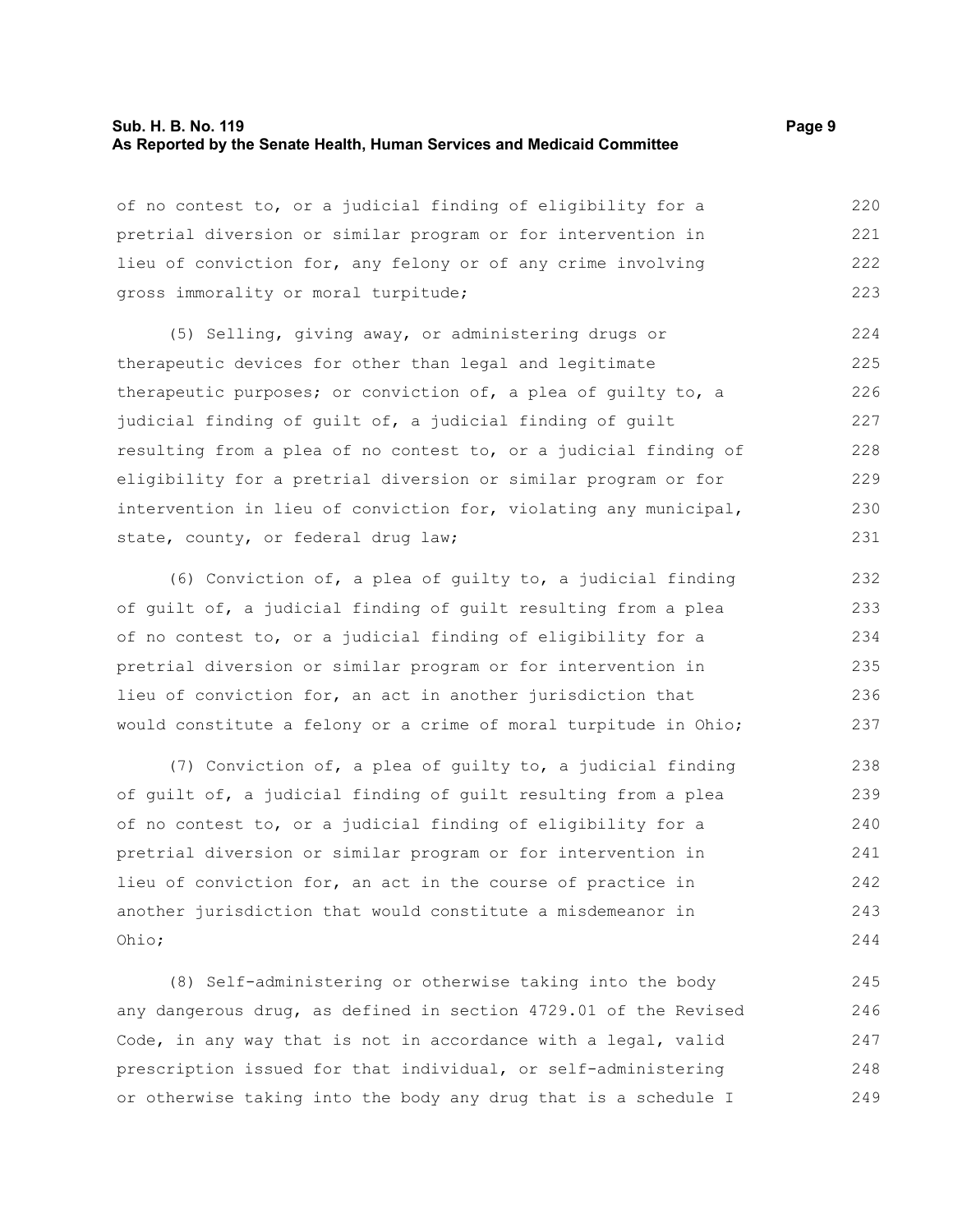| Sub. H. B. No. 119                                                      | Page 10 |
|-------------------------------------------------------------------------|---------|
| As Reported by the Senate Health, Human Services and Medicaid Committee |         |

| controlled substance;                                            | 250 |
|------------------------------------------------------------------|-----|
| (9) Habitual or excessive use of controlled substances,          | 251 |
| other habit-forming drugs, or alcohol or other chemical          | 252 |
| substances to an extent that impairs the individual's ability to | 253 |
| provide safe nursing care or safe dialysis care;                 | 254 |
| (10) Impairment of the ability to practice according to          | 255 |
| acceptable and prevailing standards of safe nursing care or safe | 256 |
| dialysis care because of the use of drugs, alcohol, or other     | 257 |
| chemical substances;                                             | 258 |
| (11) Impairment of the ability to practice according to          | 259 |
| acceptable and prevailing standards of safe nursing care or safe | 260 |
| dialysis care because of a physical or mental disability;        | 261 |
| (12) Assaulting or causing harm to a patient or depriving        | 262 |
| a patient of the means to summon assistance;                     | 263 |
| (13) Misappropriation or attempted misappropriation of           | 264 |
| money or anything of value in the course of practice;            | 265 |
| (14) Adjudication by a probate court of being mentally ill       | 266 |
| or mentally incompetent. The board may reinstate the person's    | 267 |
| nursing license or dialysis technician certificate upon          | 268 |
| adjudication by a probate court of the person's restoration to   | 269 |
| competency or upon submission to the board of other proof of     | 270 |
| competency.                                                      | 271 |
| (15) The suspension or termination of employment by the          | 272 |
| United States department of defense or department of veterans    | 273 |
| affairs for any act that violates or would violate this chapter; | 274 |
| (16) Violation of this chapter or any rules adopted under        | 275 |
| it;                                                              | 276 |
| (17) Violation of any restrictions placed by the board on        | 277 |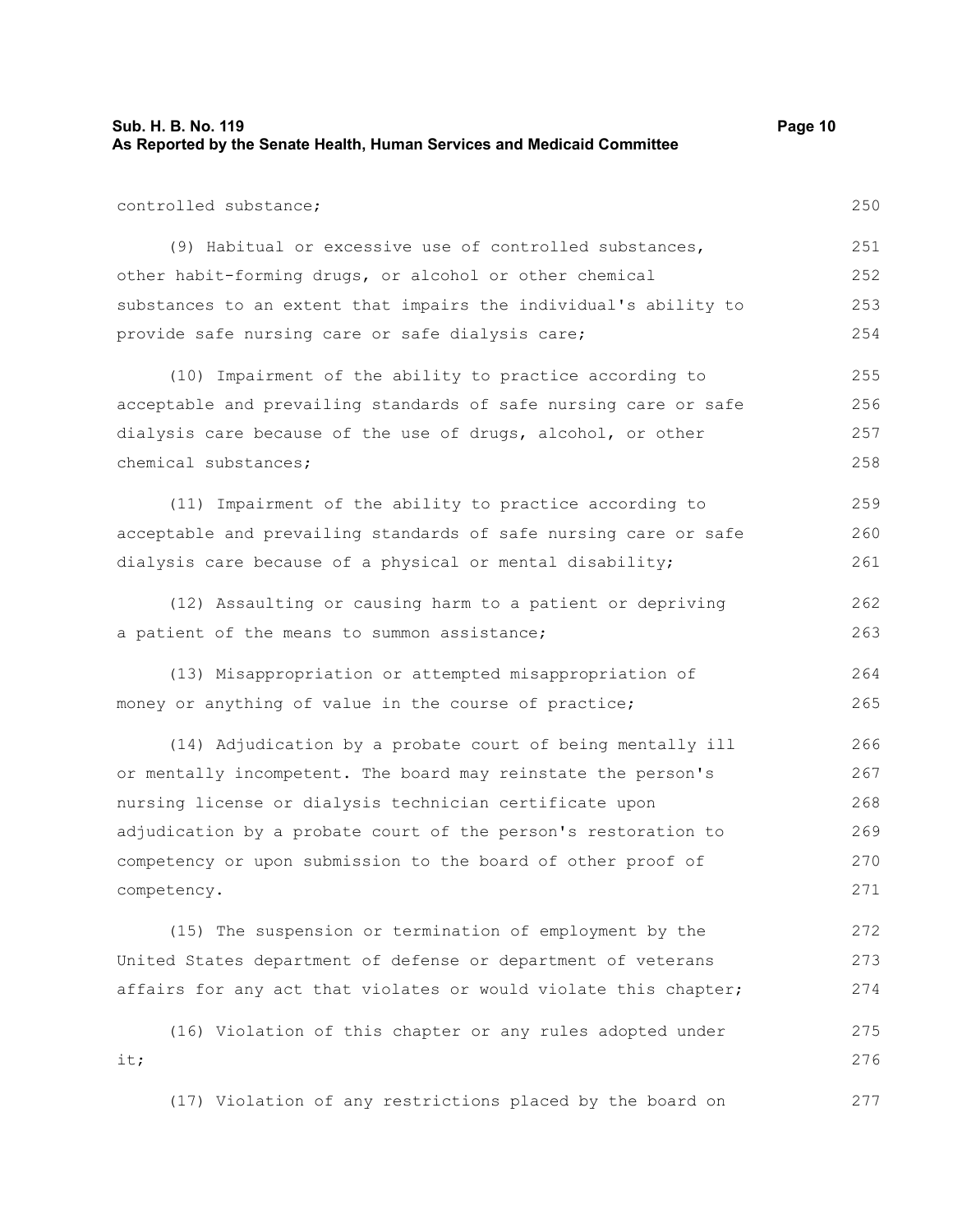| a nursing license or dialysis technician certificate;            | 278 |
|------------------------------------------------------------------|-----|
| (18) Failure to use universal and standard precautions           | 279 |
| established by rules adopted under section 4723.07 of the        | 280 |
| Revised Code;                                                    | 281 |
| (19) Failure to practice in accordance with acceptable and       | 282 |
| prevailing standards of safe nursing care or safe dialysis care; | 283 |
| (20) In the case of a registered nurse, engaging in              | 284 |
| activities that exceed the practice of nursing as a registered   | 285 |
| nurse;                                                           | 286 |
| (21) In the case of a licensed practical nurse, engaging         | 287 |
| in activities that exceed the practice of nursing as a licensed  | 288 |
| practical nurse;                                                 | 289 |
| (22) In the case of a dialysis technician, engaging in           | 290 |
| activities that exceed those permitted under section 4723.72 of  | 291 |
| the Revised Code;                                                | 292 |
| (23) Aiding and abetting a person in that person's               | 293 |
| practice of nursing without a license or practice as a dialysis  | 294 |
| technician without a certificate issued under this chapter;      | 295 |
| (24) In the case of an advanced practice registered nurse,       | 296 |
| except as provided in division (M) of this section, either of    | 297 |
| the following:                                                   | 298 |
| (a) Waiving the payment of all or any part of a deductible       | 299 |
| or copayment that a patient, pursuant to a health insurance or   | 300 |
| health care policy, contract, or plan that covers such nursing   | 301 |
| services, would otherwise be required to pay if the waiver is    | 302 |
| used as an enticement to a patient or group of patients to       | 303 |
| receive health care services from that provider;                 | 304 |
| (b) Advertising that the nurse will waive the payment of         | 305 |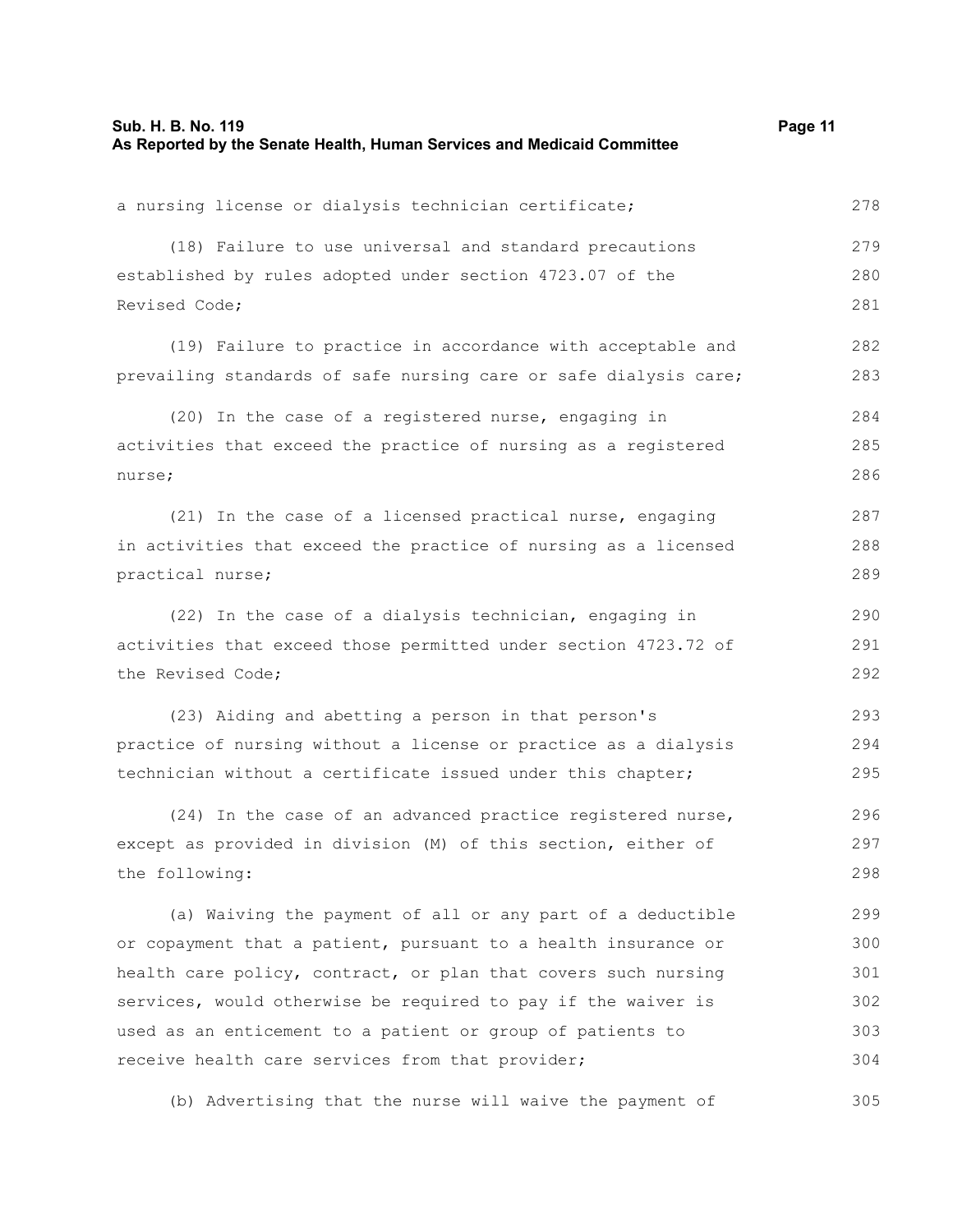# **Sub. H. B. No. 119 Page 12 As Reported by the Senate Health, Human Services and Medicaid Committee**

all or any part of a deductible or copayment that a patient, pursuant to a health insurance or health care policy, contract, or plan that covers such nursing services, would otherwise be required to pay. 306 307 308 309

(25) Failure to comply with the terms and conditions of participation in the chemical dependency substance use disorder monitoring program established under section 4723.35 of the Revised Code; 310 311 312 313

(26) Failure to comply with the terms and conditions required under the practice intervention and improvement program established under section 4723.282 of the Revised Code; 314 315 316

(27) In the case of an advanced practice registered nurse: 317

(a) Engaging in activities that exceed those permitted for the nurse's nursing specialty under section 4723.43 of the Revised Code; 318 319 320

(b) Failure to meet the quality assurance standards established under section 4723.07 of the Revised Code. 321 322

(28) In the case of an advanced practice registered nurse other than a certified registered nurse anesthetist, failure to maintain a standard care arrangement in accordance with section 4723.431 of the Revised Code or to practice in accordance with the standard care arrangement; 323 324 325 326 327

(29) In the case of an advanced practice registered nurse who is designated as a clinical nurse specialist, certified nurse-midwife, or certified nurse practitioner, failure to prescribe drugs and therapeutic devices in accordance with section 4723.481 of the Revised Code: 328 329 330 331 332

(30) Prescribing any drug or device to perform or induce 333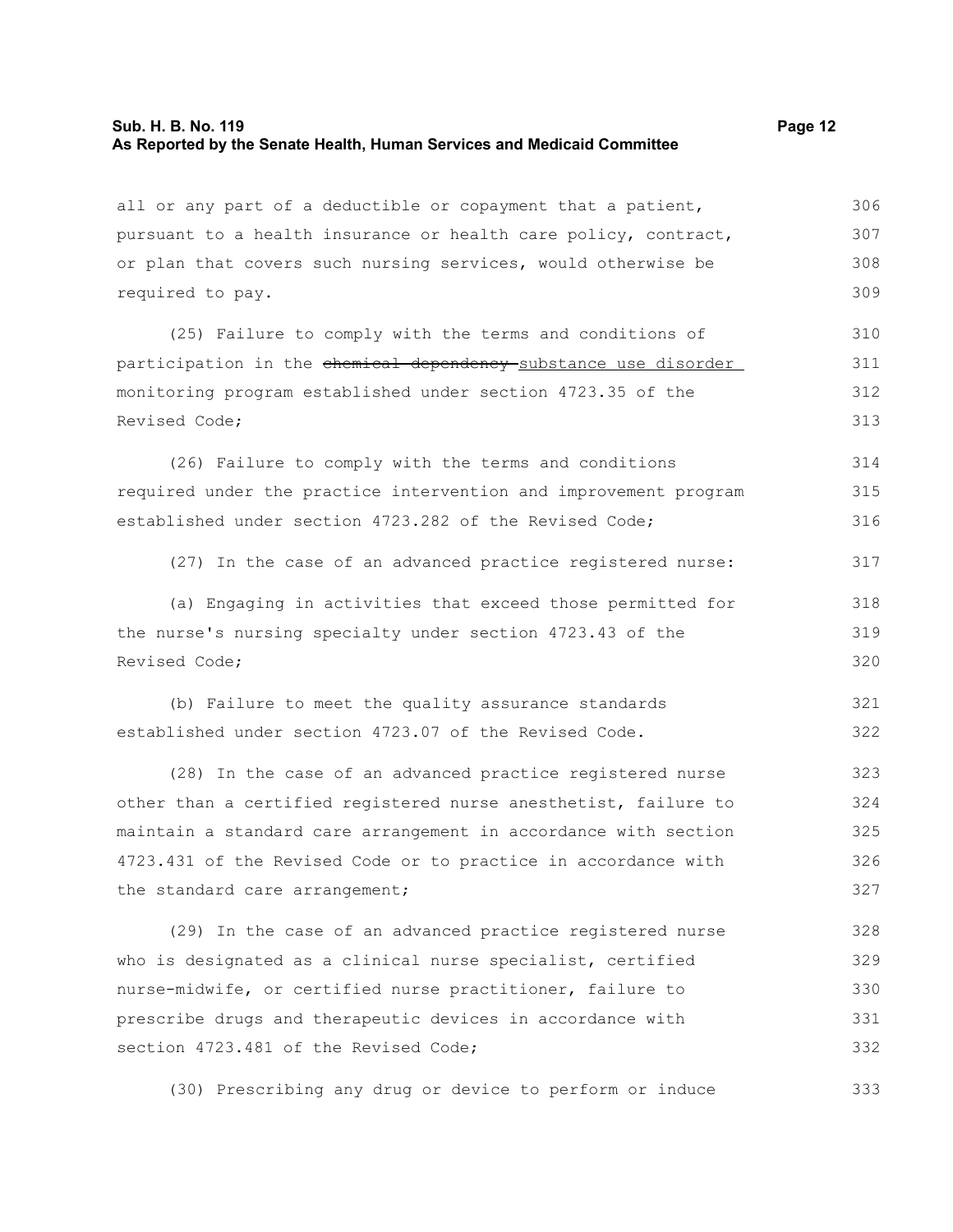# **Sub. H. B. No. 119 Page 13 As Reported by the Senate Health, Human Services and Medicaid Committee**

an abortion, or otherwise performing or inducing an abortion; (31) Failure to establish and maintain professional boundaries with a patient, as specified in rules adopted under section 4723.07 of the Revised Code; (32) Regardless of whether the contact or verbal behavior is consensual, engaging with a patient other than the spouse of the registered nurse, licensed practical nurse, or dialysis technician in any of the following: (a) Sexual contact, as defined in section 2907.01 of the Revised Code; (b) Verbal behavior that is sexually demeaning to the patient or may be reasonably interpreted by the patient as sexually demeaning. (33) Assisting suicide, as defined in section 3795.01 of the Revised Code; (34) Failure to comply with the requirements in section 3719.061 of the Revised Code before issuing for a minor a prescription for an opioid analgesic, as defined in section 3719.01 of the Revised Code; (35) Failure to comply with section 4723.487 of the Revised Code, unless the state board of pharmacy no longer maintains a drug database pursuant to section 4729.75 of the Revised Code; (36) The revocation, suspension, restriction, reduction, or termination of clinical privileges by the United States department of defense or department of veterans affairs or the termination or suspension of a certificate of registration to 334 335 336 337 338 339 340 341 342 343 344 345 346 347 348 349 350 351 352 353 354 355 356 357 358 359 360

prescribe drugs by the drug enforcement administration of the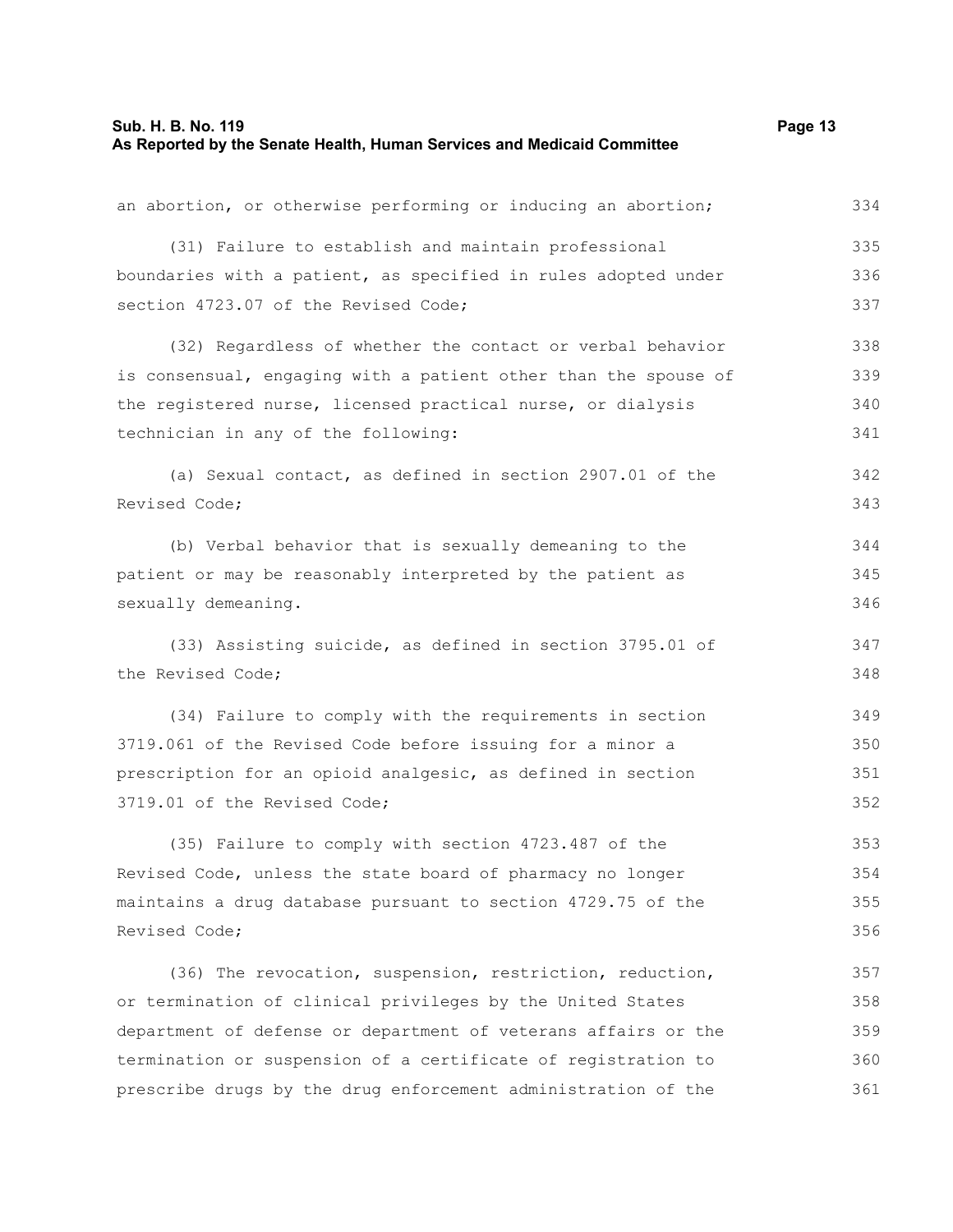# **Sub. H. B. No. 119 Page 14 As Reported by the Senate Health, Human Services and Medicaid Committee**

United States department of justice.

(C) Disciplinary actions taken by the board under divisions (A) and (B) of this section shall be taken pursuant to an adjudication conducted under Chapter 119. of the Revised Code, except that in lieu of a hearing, the board may enter into a consent agreement with an individual to resolve an allegation of a violation of this chapter or any rule adopted under it. A consent agreement, when ratified by a vote of a quorum, shall constitute the findings and order of the board with respect to the matter addressed in the agreement. If the board refuses to ratify a consent agreement, the admissions and findings contained in the agreement shall be of no effect. 363 364 365 366 367 368 369 370 371 372 373

(D) The hearings of the board shall be conducted in accordance with Chapter 119. of the Revised Code, the board may appoint a hearing examiner, as provided in section 119.09 of the Revised Code, to conduct any hearing the board is authorized to hold under Chapter 119. of the Revised Code. 374 375 376 377 378

In any instance in which the board is required under Chapter 119. of the Revised Code to give notice of an opportunity for a hearing and the applicant, licensee, or certificate holder does not make a timely request for a hearing in accordance with section 119.07 of the Revised Code, the board is not required to hold a hearing, but may adopt, by a vote of a quorum, a final order that contains the board's findings. In the final order, the board may order any of the sanctions listed in division (A) or (B) of this section. 379 380 381 382 383 384 385 386 387

(E) If a criminal action is brought against a registered nurse, licensed practical nurse, or dialysis technician for an act or crime described in divisions (B)(3) to (7) of this section and the action is dismissed by the trial court other 388 389 390 391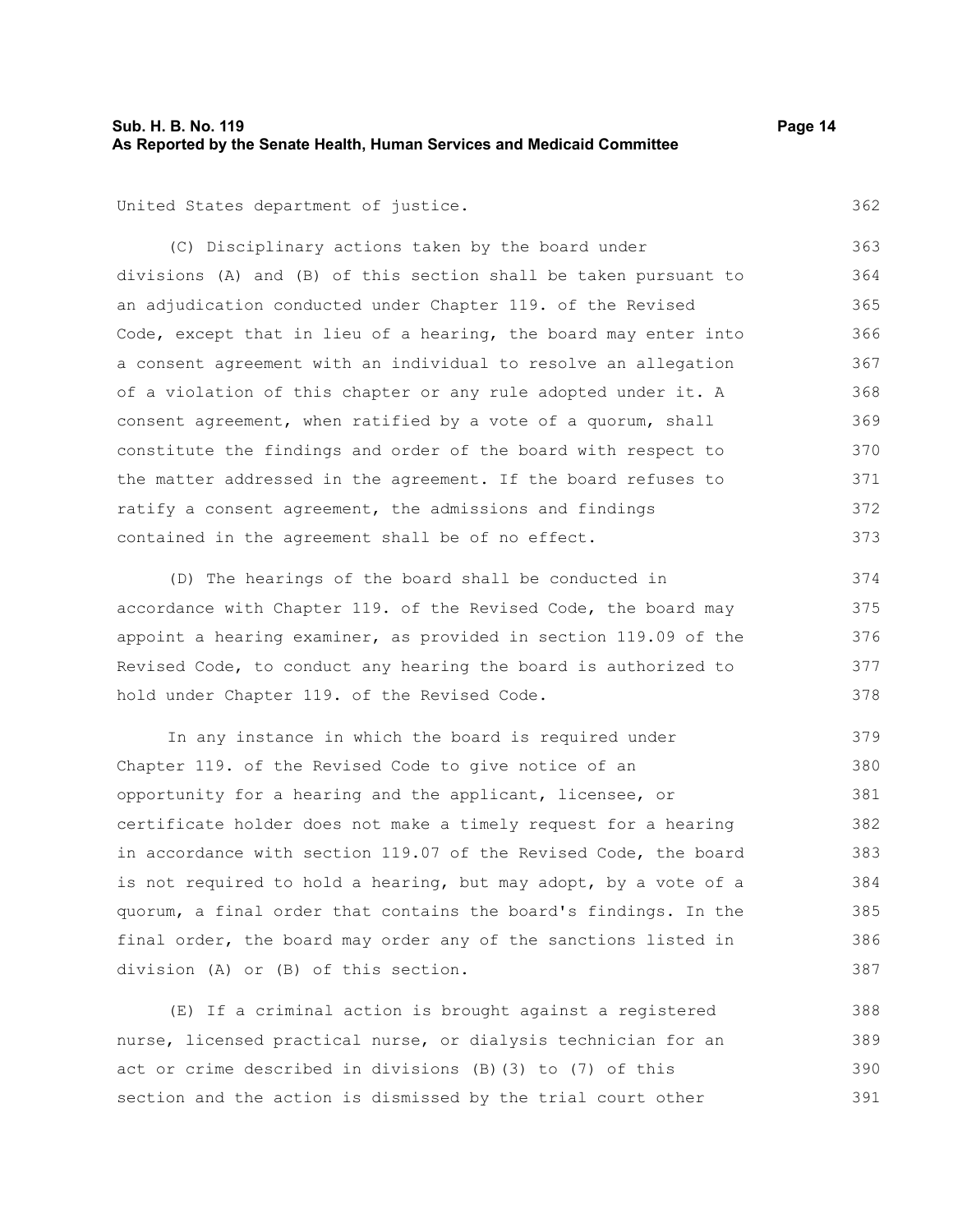# **Sub. H. B. No. 119 Page 15 As Reported by the Senate Health, Human Services and Medicaid Committee**

than on the merits, the board shall conduct an adjudication to determine whether the registered nurse, licensed practical nurse, or dialysis technician committed the act on which the action was based. If the board determines on the basis of the adjudication that the registered nurse, licensed practical nurse, or dialysis technician committed the act, or if the registered nurse, licensed practical nurse, or dialysis technician fails to participate in the adjudication, the board may take action as though the registered nurse, licensed practical nurse, or dialysis technician had been convicted of the act. 392 393 394 395 396 397 398 399 400 401 402

If the board takes action on the basis of a conviction, plea, or a judicial finding as described in divisions (B)(3) to (7) of this section that is overturned on appeal, the registered nurse, licensed practical nurse, or dialysis technician may, on exhaustion of the appeal process, petition the board for reconsideration of its action. On receipt of the petition and supporting court documents, the board shall temporarily rescind its action. If the board determines that the decision on appeal was a decision on the merits, it shall permanently rescind its action. If the board determines that the decision on appeal was not a decision on the merits, it shall conduct an adjudication to determine whether the registered nurse, licensed practical nurse, or dialysis technician committed the act on which the original conviction, plea, or judicial finding was based. If the board determines on the basis of the adjudication that the registered nurse, licensed practical nurse, or dialysis technician committed such act, or if the registered nurse, licensed practical nurse, or dialysis technician does not request an adjudication, the board shall reinstate its action; otherwise, the board shall permanently rescind its action. 403 404 405 406 407 408 409 410 411 412 413 414 415 416 417 418 419 420 421 422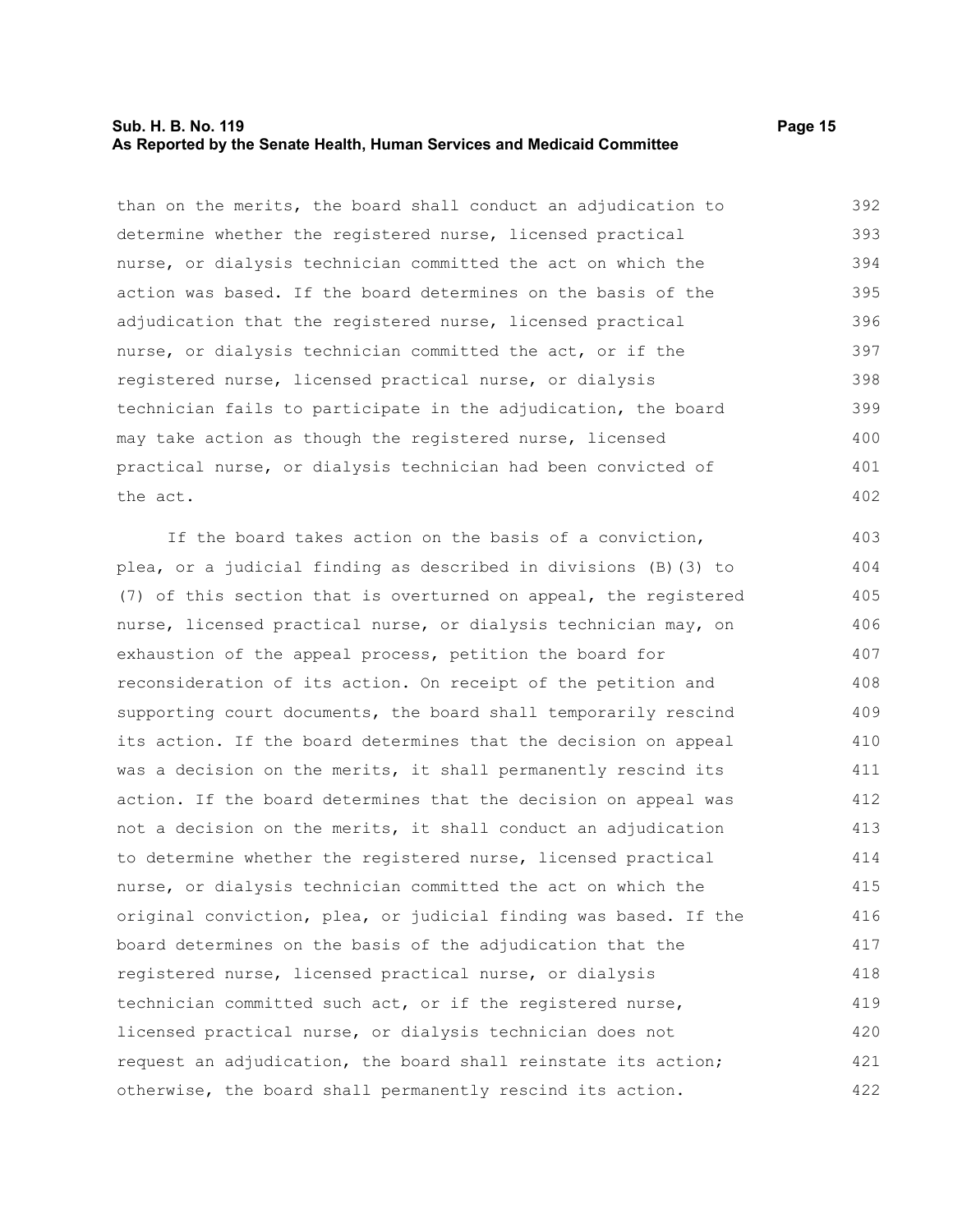# **Sub. H. B. No. 119 Page 16 As Reported by the Senate Health, Human Services and Medicaid Committee**

Notwithstanding the provision of division (C)(2) of section 2953.32 of the Revised Code specifying that if records pertaining to a criminal case are sealed under that section the proceedings in the case shall be deemed not to have occurred, sealing of the following records on which the board has based an action under this section shall have no effect on the board's action or any sanction imposed by the board under this section: records of any conviction, guilty plea, judicial finding of guilt resulting from a plea of no contest, or a judicial finding of eligibility for a pretrial diversion program or intervention in lieu of conviction. The board shall not be required to seal, destroy, redact, or otherwise modify its records to reflect the court's sealing of conviction records. (F) The board may investigate an individual's criminal background in performing its duties under this section. As part of such investigation, the board may order the individual to submit, at the individual's expense, a request to the bureau of 423 424 425 426 427 428 429 430 431 432 433 434 435 436 437 438 439 440

criminal identification and investigation for a criminal records check and check of federal bureau of investigation records in accordance with the procedure described in section 4723.091 of the Revised Code. 441 442 443 444

(G) During the course of an investigation conducted under this section, the board may compel any registered nurse, licensed practical nurse, or dialysis technician or applicant under this chapter to submit to a mental or physical examination, or both, as required by the board and at the expense of the individual, if the board finds reason to believe that the individual under investigation may have a physical or mental impairment that may affect the individual's ability to 445 446 447 448 449 450 451 452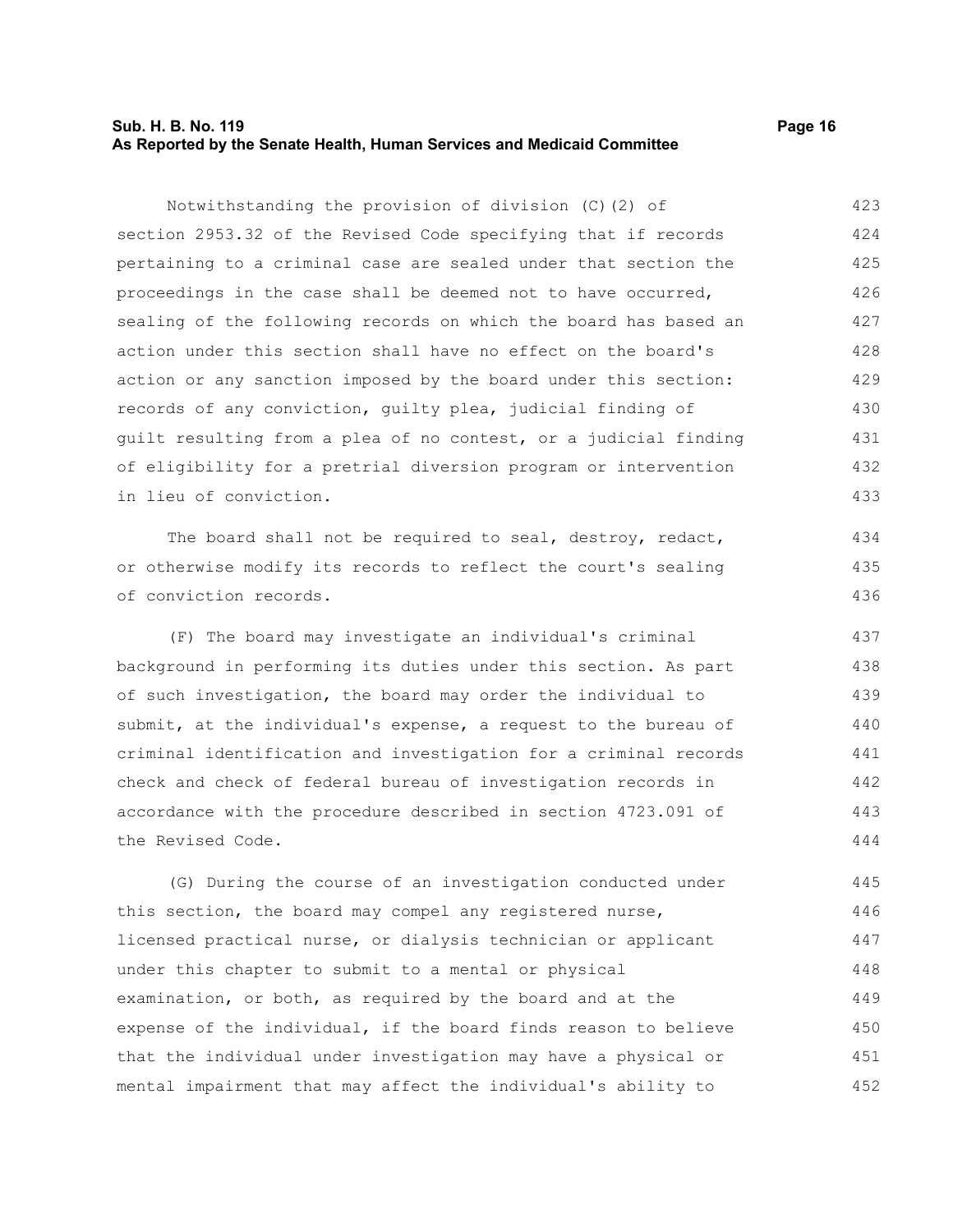#### **Sub. H. B. No. 119 Page 17 As Reported by the Senate Health, Human Services and Medicaid Committee**

provide safe nursing care. Failure of any individual to submit to a mental or physical examination when directed constitutes an admission of the allegations, unless the failure is due to circumstances beyond the individual's control, and a default and final order may be entered without the taking of testimony or presentation of evidence. 453 454 455 456 457 458

If the board finds that an individual is impaired, the board shall require the individual to submit to care, counseling, or treatment approved or designated by the board, as a condition for initial, continued, reinstated, or renewed authority to practice. The individual shall be afforded an opportunity to demonstrate to the board that the individual can begin or resume the individual's occupation in compliance with acceptable and prevailing standards of care under the provisions of the individual's authority to practice. 459 460 461 462 463 464 465 466 467

For purposes of this division, any registered nurse, licensed practical nurse, or dialysis technician or applicant under this chapter shall be deemed to have given consent to submit to a mental or physical examination when directed to do so in writing by the board, and to have waived all objections to the admissibility of testimony or examination reports that constitute a privileged communication. 468 469 470 471 472 473 474

(H) The board shall investigate evidence that appears to show that any person has violated any provision of this chapter or any rule of the board. Any person may report to the board any information the person may have that appears to show a violation of any provision of this chapter or rule of the board. In the absence of bad faith, any person who reports such information or who testifies before the board in any adjudication conducted under Chapter 119. of the Revised Code shall not be liable for 475 476 477 478 479 480 481 482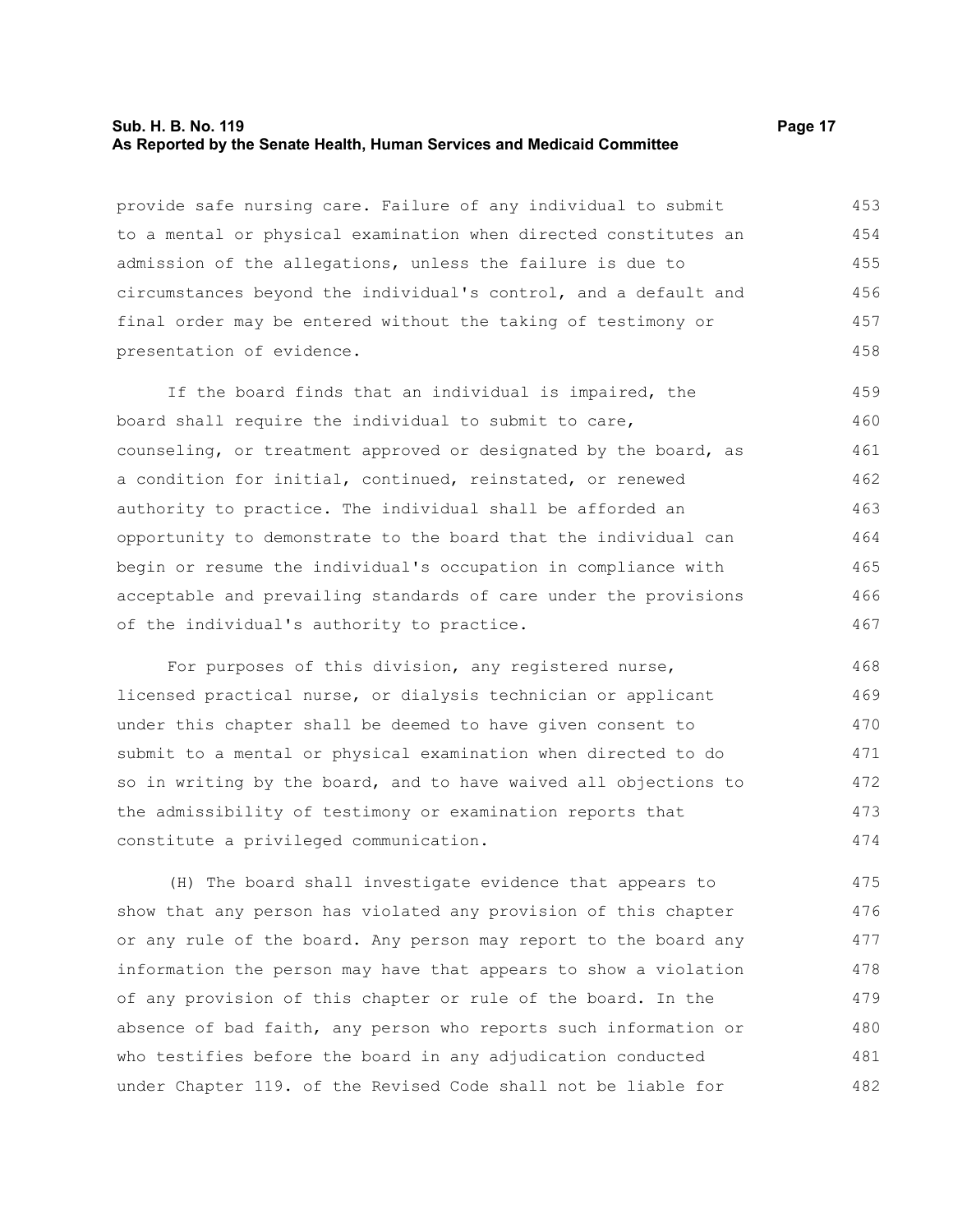# **Sub. H. B. No. 119 Page 18 As Reported by the Senate Health, Human Services and Medicaid Committee**

| civil damages as a result of the report or testimony.  | 483 |
|--------------------------------------------------------|-----|
| (I) All of the following apply under this chapter with | 484 |
| respect to the confidentiality of information:         | 485 |
| (1) Information received by the board pursuant to a    | 486 |

complaint or an investigation is confidential and not subject to discovery in any civil action, except that the board may disclose information to law enforcement officers and government entities for purposes of an investigation of either a licensed health care professional, including a registered nurse, licensed practical nurse, or dialysis technician, or a person who may have engaged in the unauthorized practice of nursing or dialysis care. No law enforcement officer or government entity with knowledge of any information disclosed by the board pursuant to this division shall divulge the information to any other person or government entity except for the purpose of a government investigation, a prosecution, or an adjudication by a court or government entity. 487 488 489 490 491 492 493 494 495 496 497 498 499

(2) If an investigation requires a review of patient records, the investigation and proceeding shall be conducted in such a manner as to protect patient confidentiality. 500 501 502

(3) All adjudications and investigations of the board shall be considered civil actions for the purposes of section 2305.252 of the Revised Code. 503 504 505

(4) Any board activity that involves continued monitoring of an individual as part of or following any disciplinary action taken under this section shall be conducted in a manner that maintains the individual's confidentiality. Information received or maintained by the board with respect to the board's monitoring activities is not subject to discovery in any civil 506 507 508 509 510 511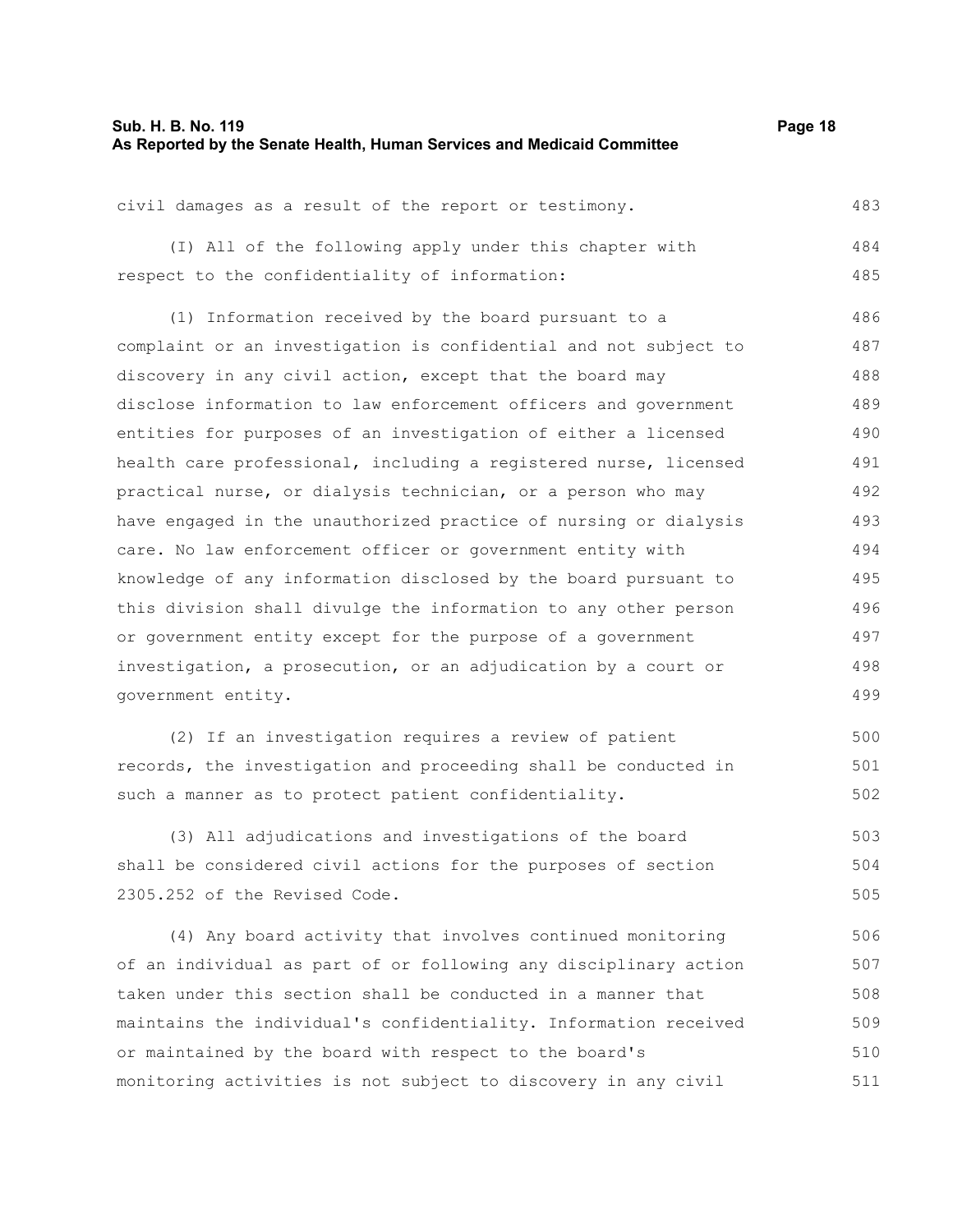# **Sub. H. B. No. 119 Page 19 As Reported by the Senate Health, Human Services and Medicaid Committee**

action and is confidential, except that the board may disclose information to law enforcement officers and government entities for purposes of an investigation of a licensee or certificate holder. 512 513 514 515

(J) Any action taken by the board under this section resulting in a suspension from practice shall be accompanied by a written statement of the conditions under which the person may be reinstated to practice.

(K) When the board refuses to grant a license or certificate to an applicant, revokes a license or certificate, or refuses to reinstate a license or certificate, the board may specify that its action is permanent. An individual subject to permanent action taken by the board is forever ineligible to hold a license or certificate of the type that was refused or revoked and the board shall not accept from the individual an application for reinstatement of the license or certificate or for a new license or certificate. 520 521 522 523 524 525 526 527 528

(L) No unilateral surrender of a nursing license, certificate of authority, or dialysis technician certificate issued under this chapter shall be effective unless accepted by majority vote of the board. No application for a nursing license, certificate of authority, or dialysis technician certificate issued under this chapter may be withdrawn without a majority vote of the board. The board's jurisdiction to take disciplinary action under this section is not removed or limited when an individual has a license or certificate classified as inactive or fails to renew a license or certificate. 529 530 531 532 533 534 535 536 537 538

(M) Sanctions shall not be imposed under division (B)(24) of this section against any licensee who waives deductibles and copayments as follows: 539 540 541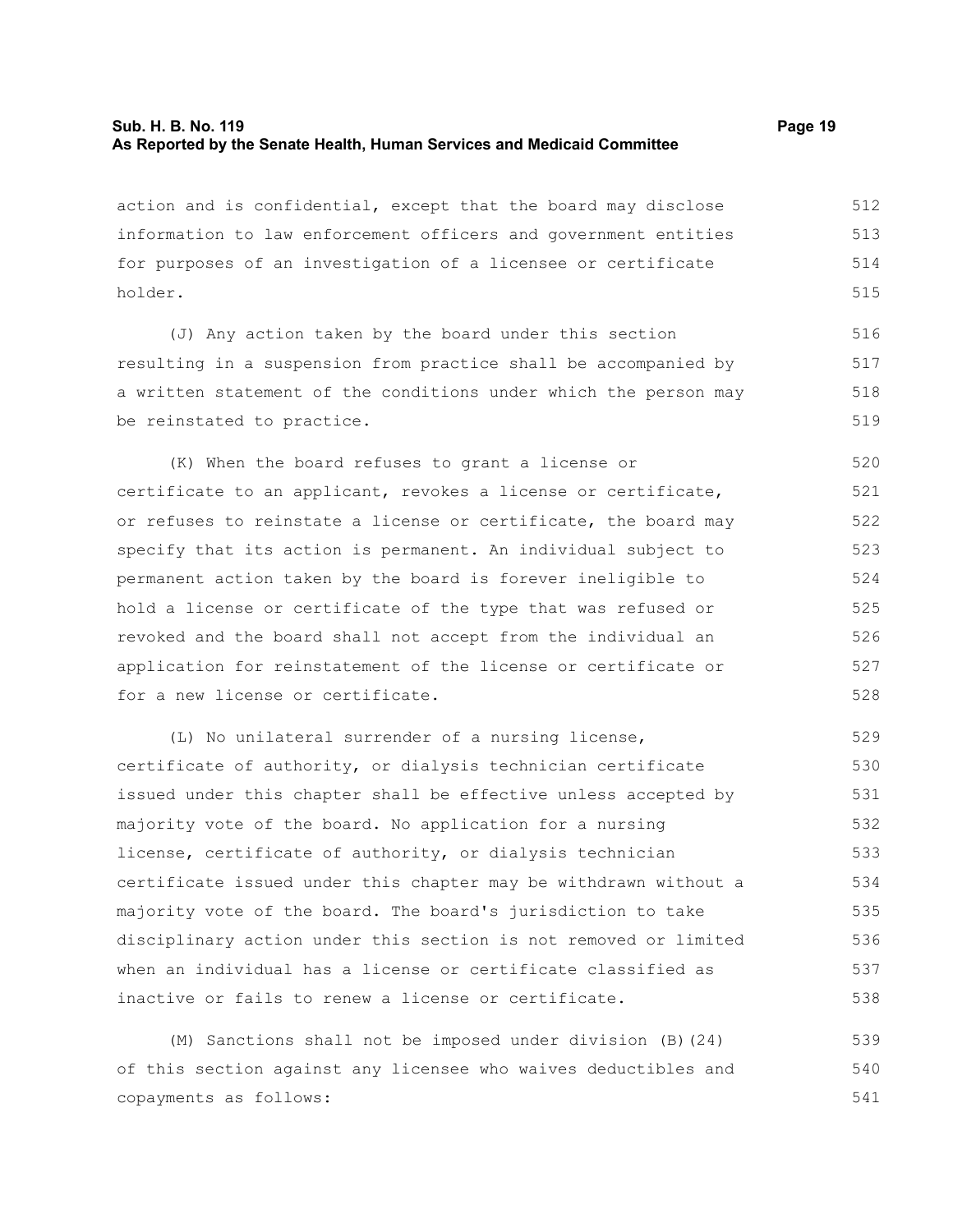# **Sub. H. B. No. 119 Page 20 As Reported by the Senate Health, Human Services and Medicaid Committee**

548 549 550

(1) In compliance with the health benefit plan that expressly allows such a practice. Waiver of the deductibles or copayments shall be made only with the full knowledge and consent of the plan purchaser, payer, and third-party administrator. Documentation of the consent shall be made available to the board upon request. 542 543 544 545 546 547

(2) For professional services rendered to any other person licensed pursuant to this chapter to the extent allowed by this chapter and the rules of the board.

Sec. 4723.35. (A) As used in this section, "chemical dependency"-"substance use disorder" means either of the following: 551 552 553

(1) The chronic and habitual use of alcoholic beverages to the extent that the user no longer can control the use of alcohol or endangers the user's health, safety, or welfare or that of others;

(2) The use of a controlled substance as defined in section 3719.01 of the Revised Code, a harmful intoxicant as defined in section 2925.01 of the Revised Code, or a dangerous drug as defined in section 4729.01 of the Revised Code, to the extent that the user becomes physically or psychologically dependent on the substance, intoxicant, or drug or endangers the user's health, safety, or welfare or that of others. 558 559 560 561 562 563 564

(B) The board of nursing may abstain from taking disciplinary action under section 4723.28 or 4723.86 of the Revised Code against an individual with a chemical dependency substance use disorder if it finds that the individual can be treated effectively and there is no impairment of the individual's ability to practice according to acceptable and 565 566 567 568 569 570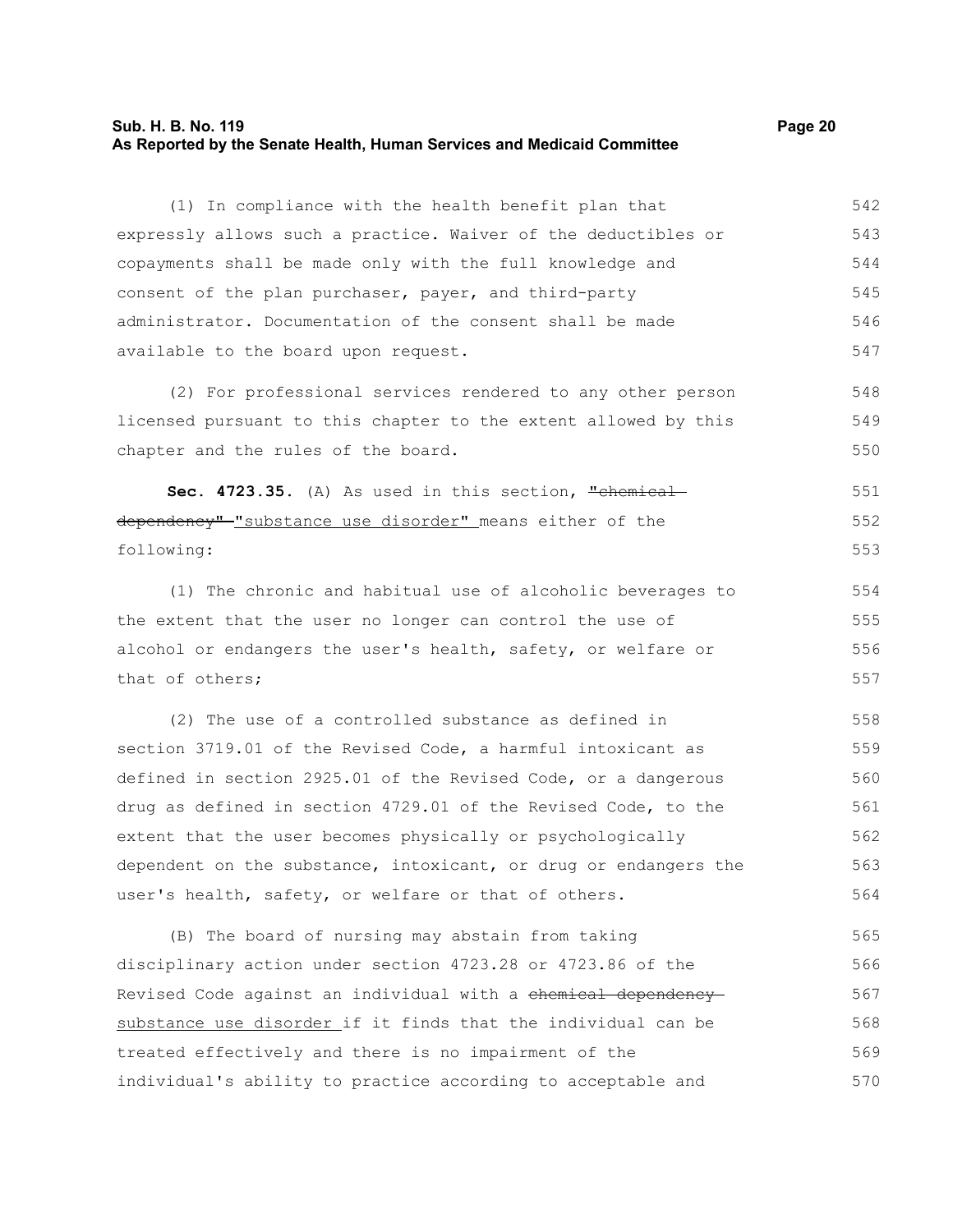# **Sub. H. B. No. 119 Page 21 As Reported by the Senate Health, Human Services and Medicaid Committee**

prevailing standards of safe care. The board shall establish a chemical dependency substance use disorder monitoring program to monitor the registered nurses, licensed practical nurses, dialysis technicians, and certified community health workers against whom the board has abstained from taking action. The board shall develop the program, select the program's name, and designate a coordinator to administer the program. (C) Determinations regarding an individual's eligibility for admission to, continued participation in, and successful completion of the monitoring program shall be made by the board's supervising member for disciplinary matters in accordance with rules adopted under division (D) of this section. (D) The board shall adopt rules in accordance with Chapter 119. of the Revised Code that establish the following: (1) Eligibility requirements for admission to and continued participation in the monitoring program; (2) Terms and conditions that must be met to participate in and successfully complete the program; (3) Procedures for keeping confidential records regarding participants; (4) Any other requirements or procedures necessary to establish and administer the program. (E)(1) As a condition of being admitted to the monitoring program, an individual shall surrender to the program coordinator the license or certificate that the individual holds. While the surrender is in effect, the individual is prohibited from engaging in the practice of nursing, engaging in the provision of dialysis care, or engaging in the provision of 571 572 573 574 575 576 577 578 579 580 581 582 583 584 585 586 587 588 589 590 591 592 593 594 595 596 597 598 599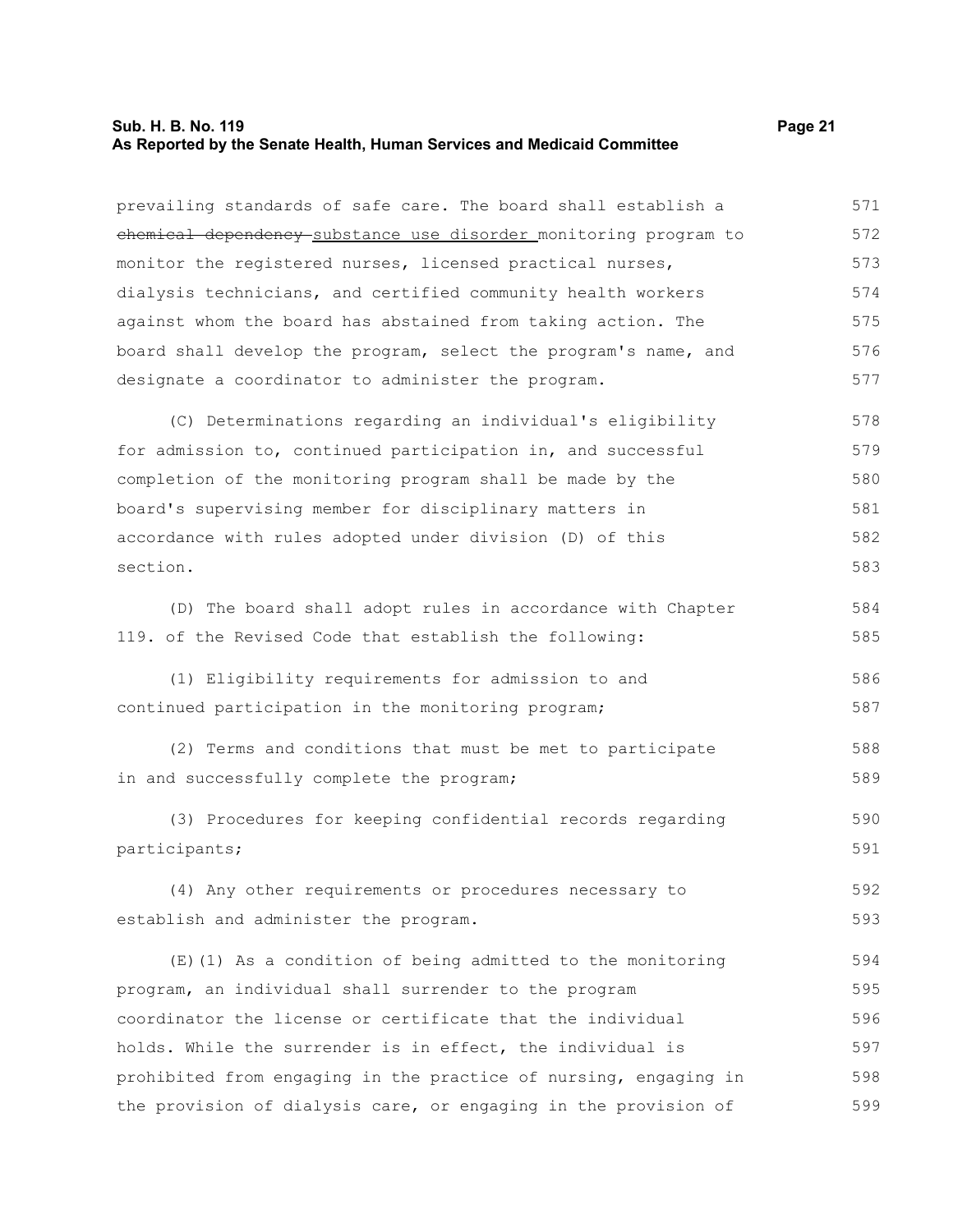# **Sub. H. B. No. 119 Page 22 As Reported by the Senate Health, Human Services and Medicaid Committee**

the board's supervising member for disciplinary matters.

611

services that were being provided as a certified community health worker. If the board's supervising member for disciplinary matters determines that a participant is capable of resuming practice according to acceptable and prevailing standards of safe care, the program coordinator shall return the participant's license or certificate. If the participant violates the terms and conditions of resumed practice, the coordinator shall require the participant to surrender the license or certificate as a condition of continued participation in the program. The coordinator may require the surrender only on the approval of 600 601 602 603 604 605 606 607 608 609 610

The surrender of a license or certificate on admission to the monitoring program or while participating in the program does not constitute an action by the board under section 4723.28 or 4723.86 of the Revised Code. The participant may rescind the surrender at any time and the board may proceed by taking action under section 4723.28 or 4723.86 of the Revised Code. 612 613 614 615 616 617

(2) If the program coordinator determines that a participant is significantly out of compliance with the terms and conditions for participation, the coordinator shall notify the board's supervising member for disciplinary matters and the supervising member shall determine whether to temporarily suspend the participant's license or certificate. The board shall notify the participant of the suspension by certified mail sent to the participant's last known address and shall refer the matter to the board for formal action under section 4723.28 or 4723.86 of the Revised Code. 618 619 620 621 622 623 624 625 626 627

(F) All of the following apply with respect to the receipt, release, and maintenance of records and information by 628 629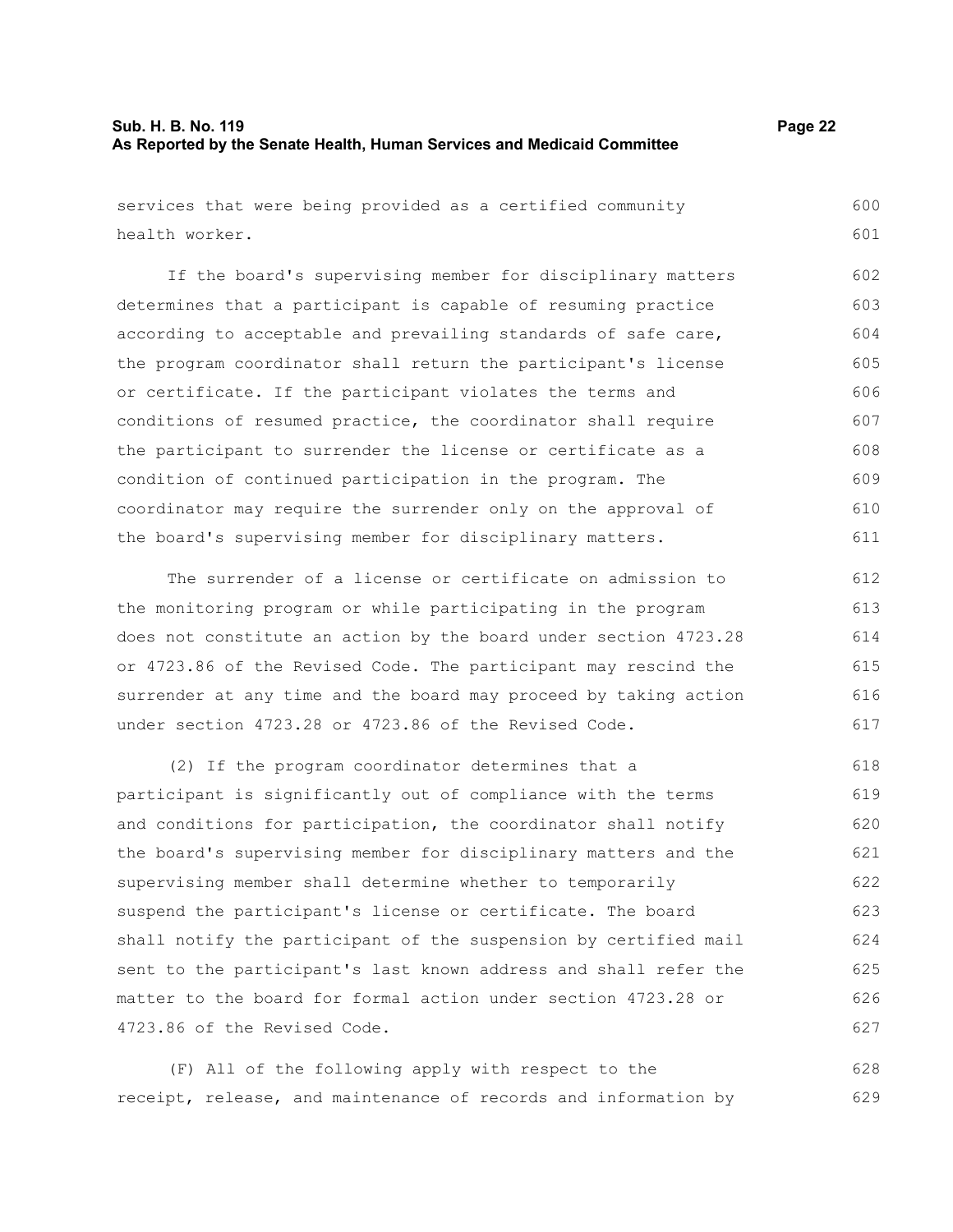# **Sub. H. B. No. 119 Page 23 As Reported by the Senate Health, Human Services and Medicaid Committee**

the monitoring program:

(1) The program coordinator shall maintain all program records in the board's office, and for each participant, shall retain the records for a period of two years following the participant's date of successful completion of the program. 631 632 633 634

(2) When applying to participate in the monitoring program, the applicant shall sign a waiver permitting the board to receive and release information necessary to determine whether the individual is eligible for admission. After being admitted, the participant shall sign a waiver permitting the board to receive and release information necessary to determine whether the individual is eligible for continued participation in the program. Information that may be necessary for the board's supervising member for disciplinary matters to determine eligibility for admission or continued participation in the monitoring program includes, but is not limited to, information provided to and by employers, probation officers, law enforcement agencies, peer assistance programs, health professionals, and treatment providers. No entity with knowledge that the information has been provided to the monitoring program shall divulge that knowledge to any other person. 635 636 637 638 639 640 641 642 643 644 645 646 647 648 649 650

(3) Except as provided in division (F)(4) of this section, all records pertaining to an individual's application for or participation in the monitoring program, including medical records, treatment records, and mental health records, shall be confidential. The records are not public records for the purposes of section 149.43 of the Revised Code and are not subject to discovery by subpoena or admissible as evidence in any judicial proceeding. 651 652 653 654 655 656 657 658

(4) The board may disclose information regarding a

630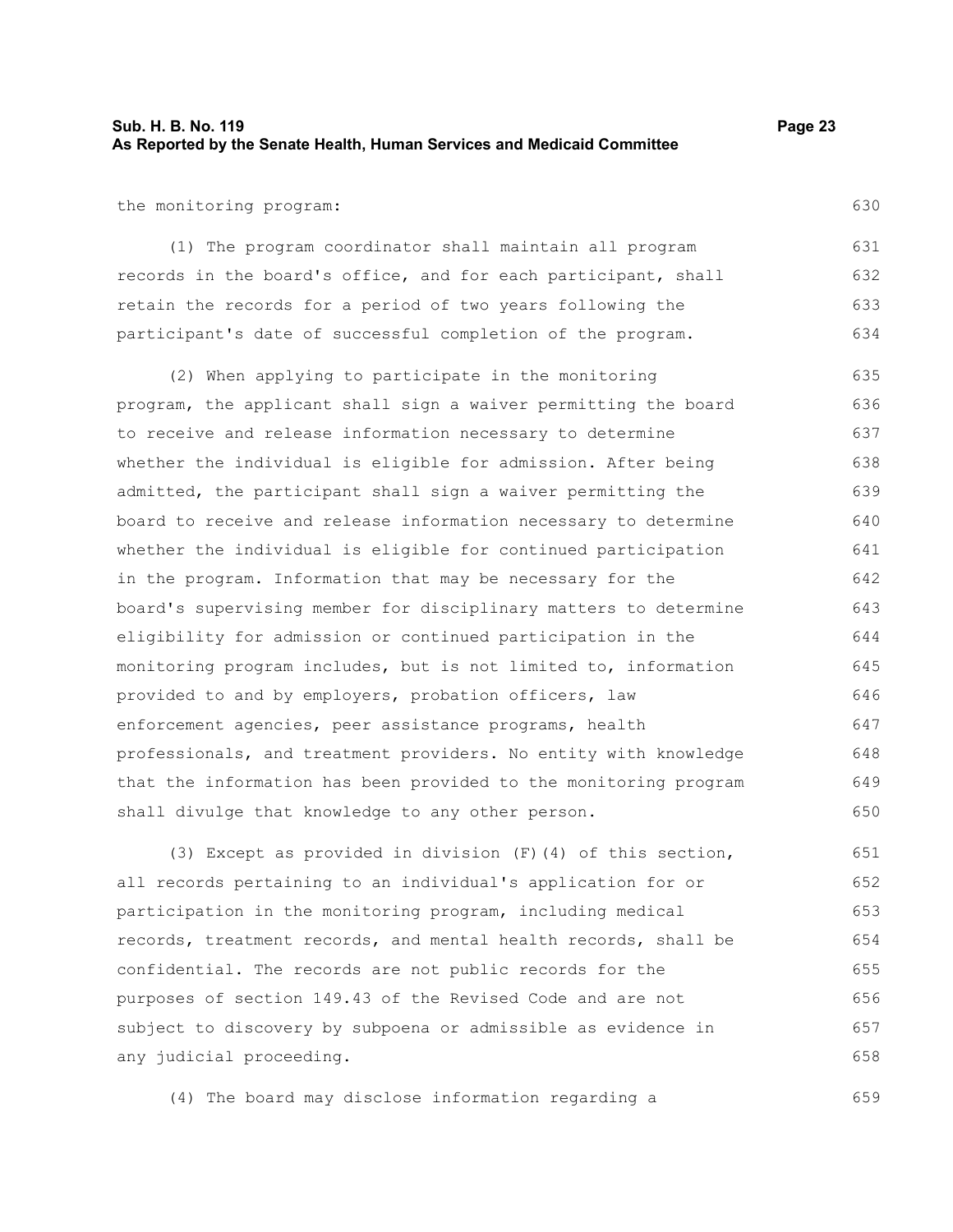### **Sub. H. B. No. 119 Page 24 As Reported by the Senate Health, Human Services and Medicaid Committee**

participant's progress in the program to any person or government entity that the participant authorizes in writing to be given the information. In disclosing information under this division, the board shall not include any information that is protected under section 5119.27 of the Revised Code or any federal statute or regulation that provides for the confidentiality of medical, mental health, or substance abuse records. 660 661 662 663 664 665 666 667

(G) In the absence of fraud or bad faith, the board as a whole, its individual members, and its employees and representatives are not liable for damages in any civil action as a result of disclosing information in accordance with division (F)(4) of this section. In the absence of fraud or bad faith, any person reporting to the program with regard to an individual's chemical dependencesubstance use disorder, or the progress or lack of progress of that individual with regard to treatment, is not liable for damages in any civil action as a result of the report. 668 669 670 671 672 673 674 675 676 677

**Sec. 5101.47.** (A) Except as provided in divisions (B) and (C) of this section, both of the following apply to the department of job and family services: 678 679 680

(1) The department shall accept applications, determine eligibility, redetermine eligibility, and perform related administrative activities for the supplemental nutrition assistance program administered by the department pursuant to section 5101.54 of the Revised Code. 681 682 683 684 685

The department may assign the duties described in division (A)(1) of this section to any county department of job and family services. 686 687 688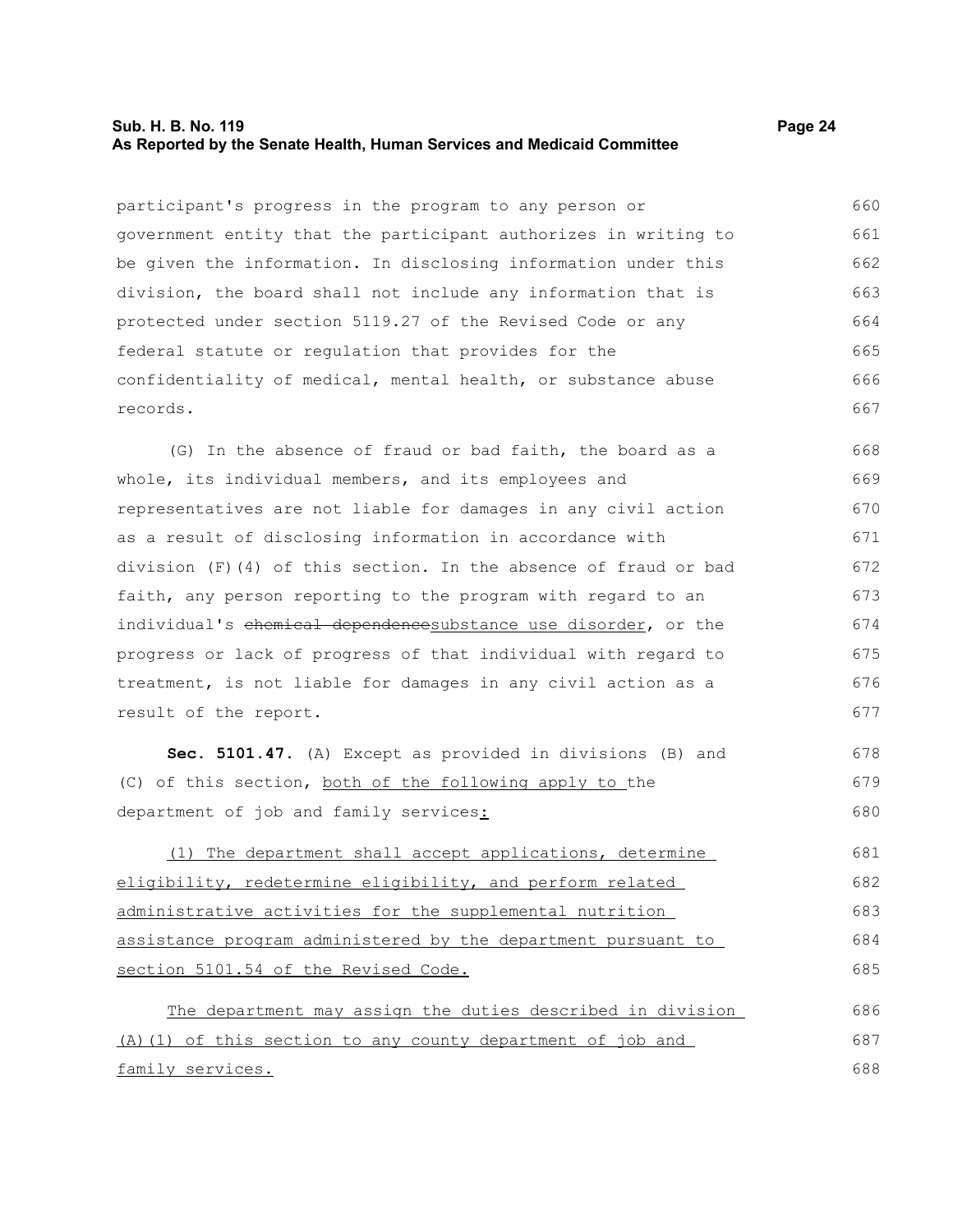# **Sub. H. B. No. 119 Page 25 As Reported by the Senate Health, Human Services and Medicaid Committee**

(2) The department may accept applications, determine eligibility, redetermine eligibility, and perform related administrative activities for one or more of the following: (1) (a) Publicly funded child care provided under Chapter 5104. of the Revised Code; (2) The supplemental nutrition assistance program administered by the department pursuant to section 5101.54 ofthe Revised Code;  $(3)$  (b) Other programs administered by the department that the director of job and family services determines are supportive of children, adults, or families;  $(4)$  (c) Other programs administered by the department regarding which the director determines administrative cost savings and efficiency may be achieved through the department accepting applications, determining eligibility, redetermining eligibility, or performing related administrative activities. (B) If federal law requires a face-to-face interview to complete an eligibility determination for a program specified in or pursuant to division (A) of this section, the face-to-face interview shall not be conducted by the department of job and 689 690 691 692 693 694 695 696 697 698 699 700 701 702 703 704 705 706 707 708

(C) Subject to division (B) of this section, if the department is required or elects to accept applications, determine eligibility, redetermine eligibility, and perform related administrative activities for a program specified in or pursuant to division (A) of this section, both of the following apply: 710 711 712 713 714 715

family services.

(1) An individual seeking services under the program may apply for the program to the department or to the entity that 716 717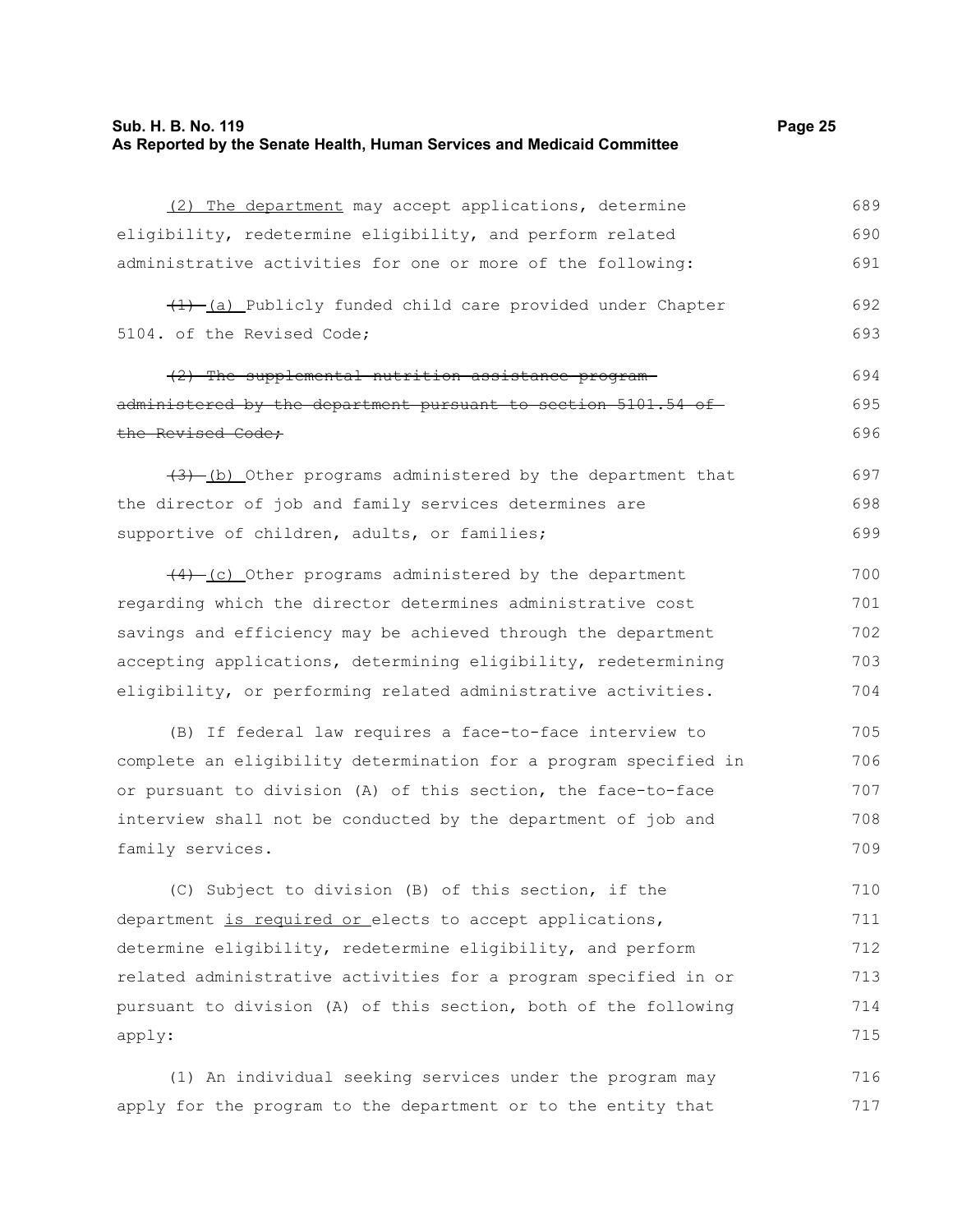| state law governing the program authorizes to accept             | 718 |
|------------------------------------------------------------------|-----|
| applications for the program.                                    | 719 |
| (2) The department is subject to federal statutes and            | 720 |
| regulations and state statutes and rules that require, permit,   | 721 |
| or prohibit an action regarding accepting applications,          | 722 |
| determining or redetermining eligibility, and performing related | 723 |
| administrative activities for the program.                       | 724 |
| (D) The director may adopt rules as necessary to implement       | 725 |
| this section.                                                    | 726 |
| Sec. 5101.54. (A) The director of job and family services        | 727 |
| shall administer the supplemental nutrition assistance program   | 728 |
| in accordance with the Food and Nutrition Act of 2008 (7 U.S.C.  | 729 |
| 2011 et seq.). The department of job and family services may:    | 730 |
| (1) Prepare and submit to the secretary of the United            | 731 |
| States department of agriculture a plan for the administration   | 732 |
| of the supplemental nutrition assistance program;                | 733 |
| (2) Prescribe forms for applications, certificates,              | 734 |
| reports, records, and accounts of county departments of job and  | 735 |
| family services, and other matters;                              | 736 |
| (3) Require such reports and information from each county        | 737 |
| department of job and family services as may be necessary and    | 738 |
| advisable;                                                       | 739 |
| (4) Administer and expend any sums appropriated by the           | 740 |
| general assembly for the purposes of the supplemental nutrition  | 741 |
| assistance program and all sums paid to the state by the United  | 742 |
| States as authorized by the Food and Nutrition Act of 2008;      | 743 |
| (5) Conduct such investigations as are necessary;                | 744 |
| (6) Enter into interagency agreements and cooperate with         | 745 |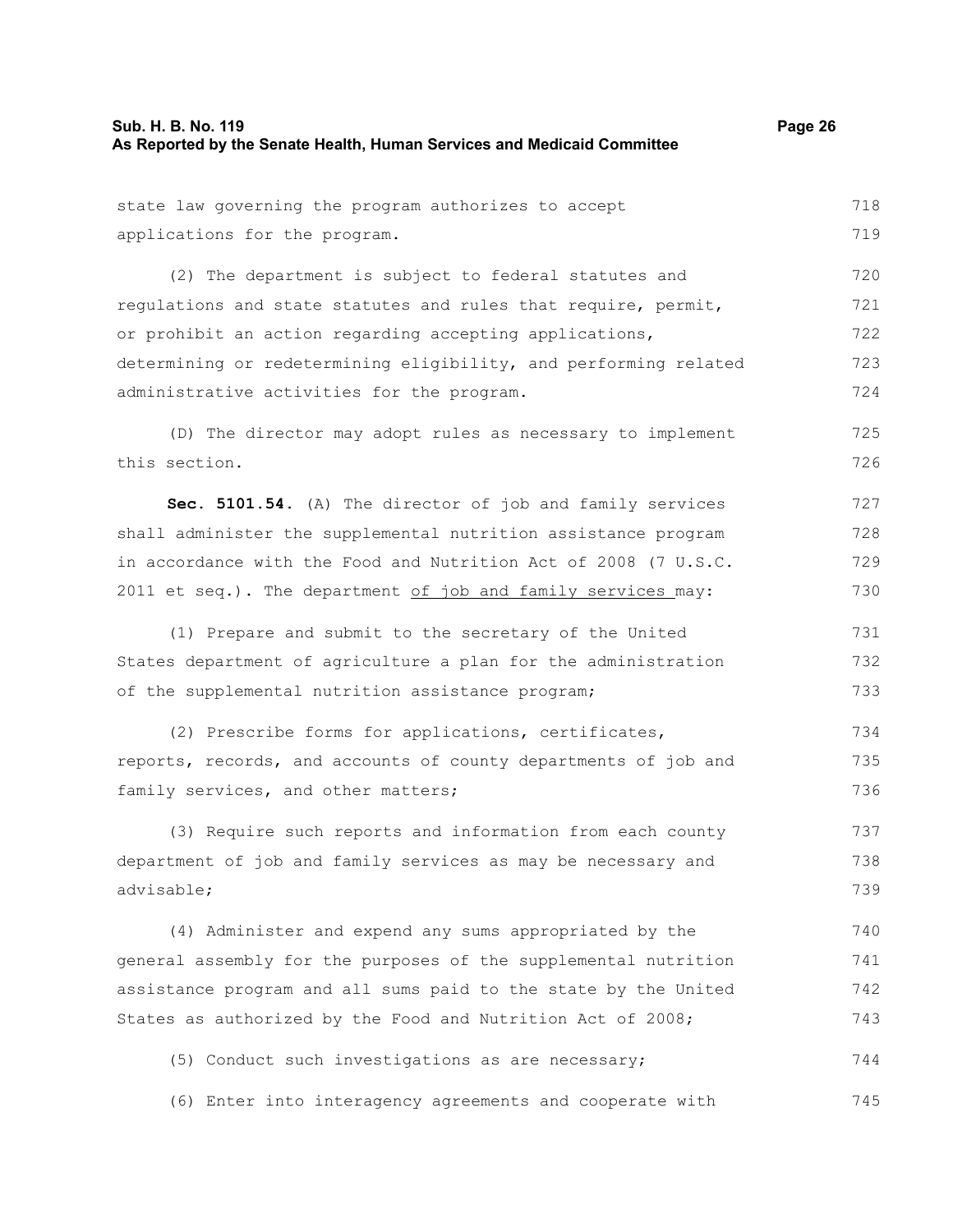# **Sub. H. B. No. 119 Page 27 As Reported by the Senate Health, Human Services and Medicaid Committee**

investigations conducted by the department of public safety, including providing information for investigative purposes, exchanging property and records, passing through federal financial participation, modifying any agreements with the United States department of agriculture, providing for the supply, security, and accounting of supplemental nutrition assistance program benefits for investigative purposes, and meeting any other requirements necessary for the detection and deterrence of illegal activities in the supplemental nutrition assistance program; 746 747 748 749 750 751 752 753 754 755

(7) Adopt rules in accordance with Chapter 119. of the Revised Code governing employment and training requirements of recipients of supplemental nutrition assistance program benefits, including rules specifying which recipients are subject to the requirements and establishing sanctions for failure to satisfy the requirements. The rules shall be consistent with 7 U.S.C. 2015, including its work and employment and training requirements, and, to the extent practicable, shall provide for the recipients to participate in work activities, developmental activities, and alternative work activities described in sections 5107.40 to 5107.69 of the Revised Code that are comparable to programs authorized by 7 U.S.C. 2015(d) (4). The rules may reference rules adopted under section 5107.05 of the Revised Code governing work activities, developmental activities, and alternative work activities described in sections 5107.40 to 5107.69 of the Revised Code. 756 757 758 759 760 761 762 763 764 765 766 767 768 769 770 771

(8) Adopt rules in accordance with section 111.15 of the Revised Code that are consistent with the Food and Nutrition Act of 2008, as amended, and the regulations adopted thereunder, and this section governing the following: 772 773 774 775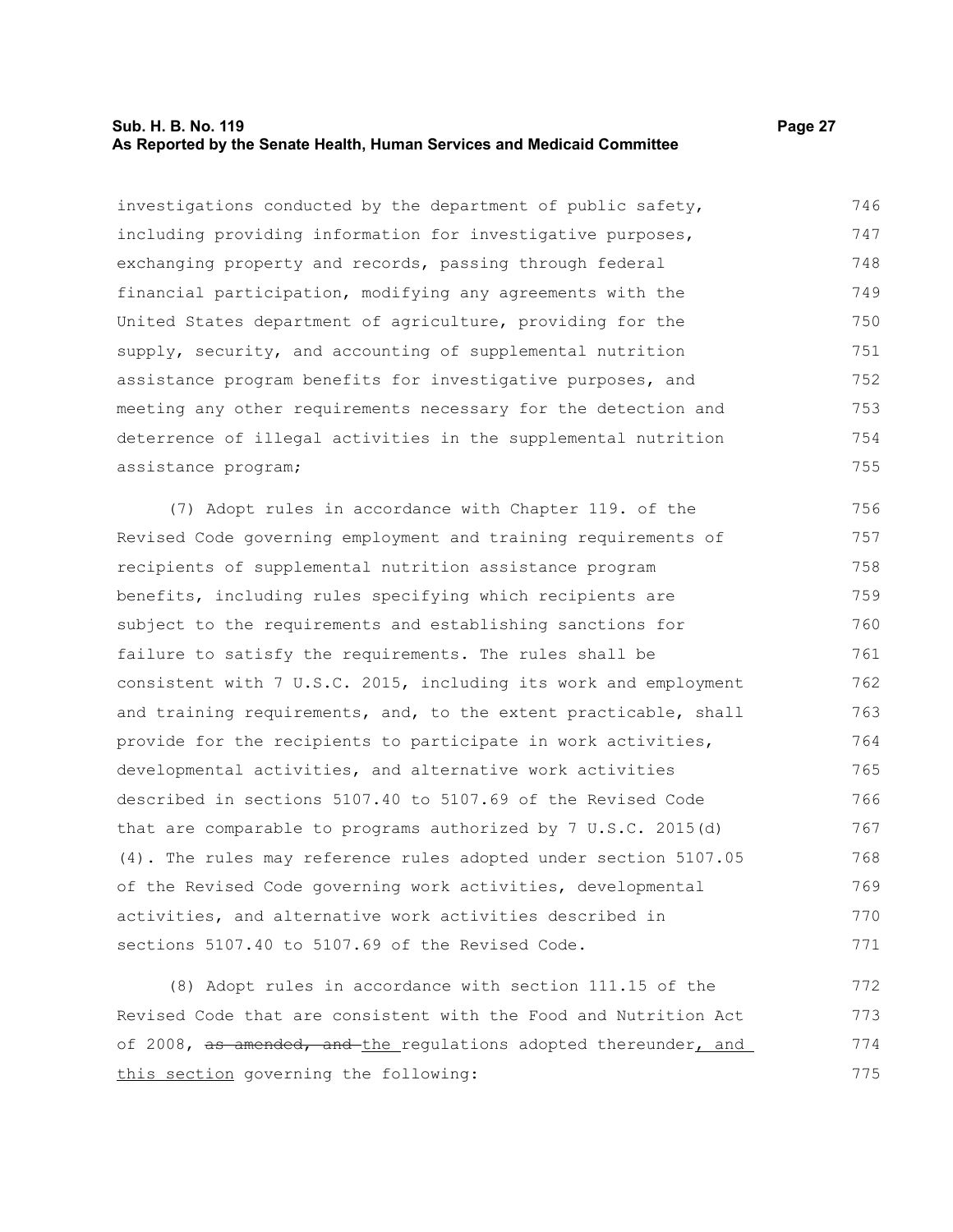| Sub. H. B. No. 119                                                      | Page 28 |
|-------------------------------------------------------------------------|---------|
| As Reported by the Senate Health, Human Services and Medicaid Committee |         |

| (a) Eligibility requirements for the supplemental                | 776 |
|------------------------------------------------------------------|-----|
| nutrition assistance program;                                    | 777 |
| (b) Sanctions for failure to comply with eligibility             | 778 |
| requirements;                                                    | 779 |
| (c) Allotment of supplemental nutrition assistance program       | 780 |
| benefits;                                                        | 781 |
| (d) To the extent permitted under federal statutes and           | 782 |
| regulations, a system under which some or all recipients of      | 783 |
| supplemental nutrition assistance program benefits subject to    | 784 |
| employment and training requirements established by rules        | 785 |
| adopted under division (A) (7) of this section receive the       | 786 |
| benefits after satisfying the requirements;                      | 787 |
| (e) Administration of the program by county departments of       | 788 |
| job and family services;                                         | 789 |
| (f) Other requirements necessary for the efficient               | 790 |
| administration of the program.                                   | 791 |
| (9) Submit a plan to the United States secretary of              | 792 |
| agriculture for the department of job and family services to     | 793 |
| operate a simplified supplemental nutrition assistance program   | 794 |
| pursuant to 7 U.S.C. 2035 under which requirements governing the | 795 |
| Ohio works first program established under Chapter 5107. of the  | 796 |
| Revised Code also govern the supplemental nutrition assistance   | 797 |
| program in the case of households receiving supplemental         | 798 |
| nutrition assistance program benefits and participating in Ohio  | 799 |
| works first.                                                     | 800 |
| (B) A household that is entitled to receive supplemental         | 801 |
| nutrition assistance program benefits and that is determined to  | 802 |
| be in immediate need of nutrition assistance $r$ shall receive   | 803 |
| certification of eligibility for program benefits, pending       | 804 |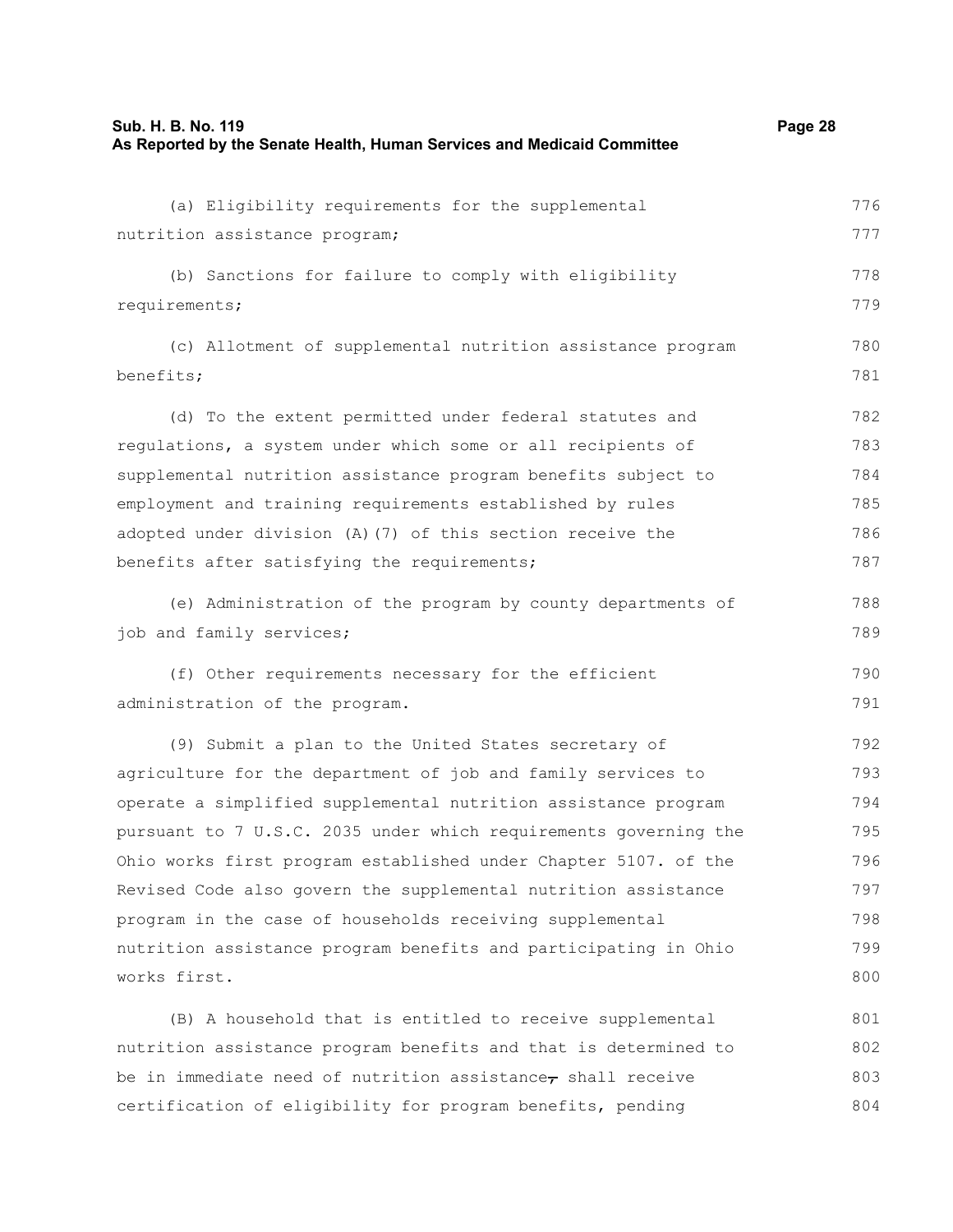| verification, within twenty-four hours, or, if mitigating        | 805 |
|------------------------------------------------------------------|-----|
| circumstances occur, within seventy-two hours, after             | 806 |
| application, if:                                                 | 807 |
| (1) The results of the application interview indicate that       | 808 |
| the household will be eligible upon full verification;           | 809 |
| (2) Information sufficient to confirm the statements in          | 810 |
| the application has been obtained from at least one additional   | 811 |
| source, not a member of the applicant's household. Such          | 812 |
| information shall be recorded in the case file, and shall        | 813 |
| include:                                                         | 814 |
| (a) The name of the person who provided the name of the          | 815 |
| information source;                                              | 816 |
| (b) The name and address of the information source;              | 817 |
| (c) A summary of the information obtained.                       | 818 |
| The period of temporary eligibility shall not exceed one         | 819 |
| month from the date of certification of temporary eligibility.   | 820 |
| If eligibility is established by full verification, benefits     | 821 |
| shall continue without interruption as long as eligibility       | 822 |
| continues.                                                       | 823 |
| There is no limit on the number of times a household may         | 824 |
| receive expedited certification of eligibility under this        | 825 |
| division as long as before each expedited certification all of   | 826 |
| the information identified in division (F) (1) of this section   | 827 |
| was verified for the household at the last expedited             | 828 |
| certification or the household's eligibility was certified under | 829 |
| normal processing standards since the last expedited             | 830 |
| certification.                                                   | 831 |
| At the time of application, the county department of job         | 832 |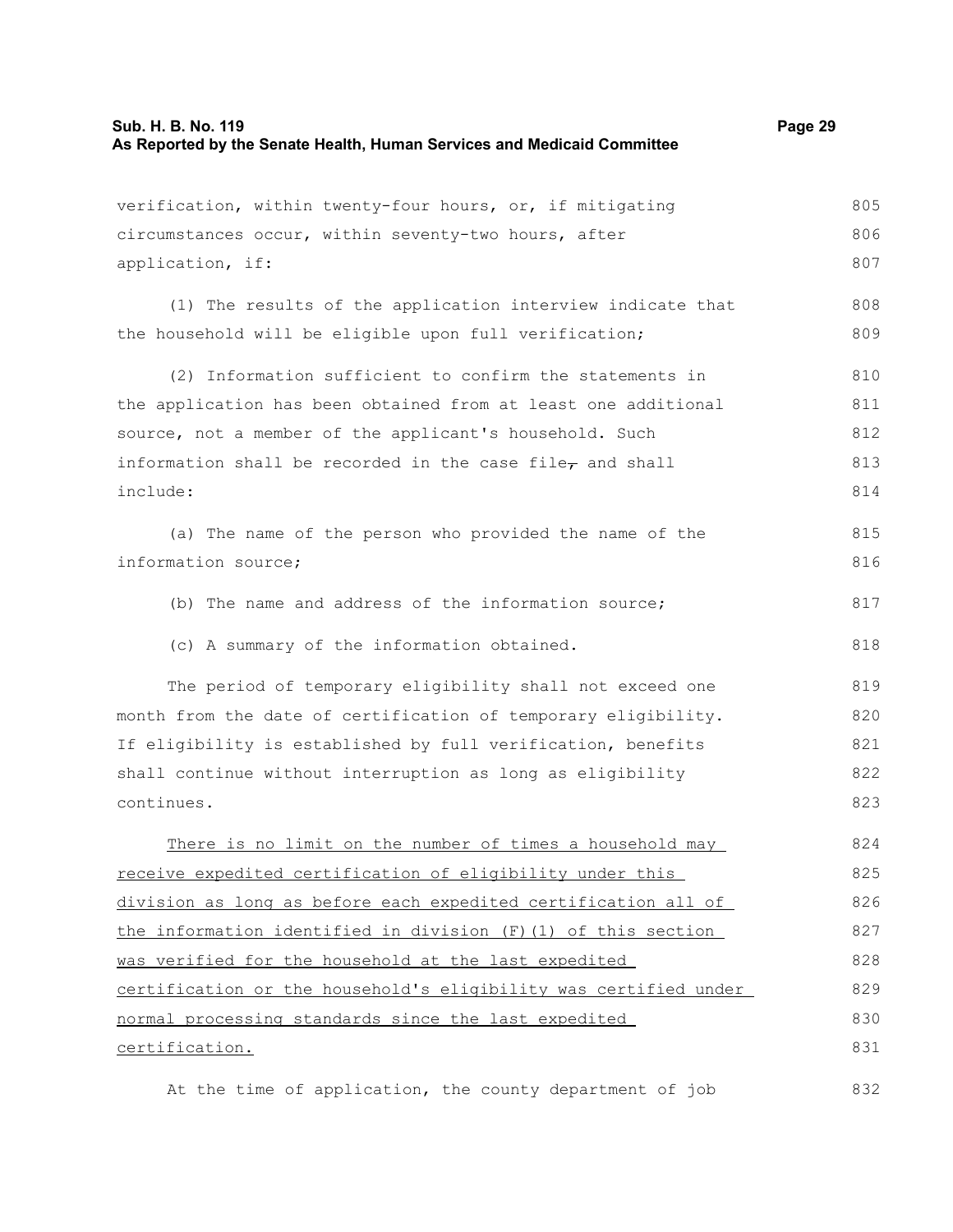| and family services shall provide to a household described in    | 833 |
|------------------------------------------------------------------|-----|
| this division a list of community assistance programs that       | 834 |
| provide emergency food.                                          | 835 |
| (C) Before certifying supplemental nutrition assistance          | 836 |
| program benefits, the department shall verify the eligibility of | 837 |
| each household in accordance with division (F) of this section.  | 838 |
| All applications shall be approved or denied through full        | 839 |
| verification within thirty days from receipt of the application  | 840 |
| by the county department of job and family services.             | 841 |
| (D) Nothing in this section shall be construed to prohibit       | 842 |
| the certification of households that qualify under federal       | 843 |
| regulations to receive supplemental nutrition assistance program | 844 |
| benefits without charge under the Food and Nutrition Act of      | 845 |
| 2008.                                                            | 846 |
| (E) Any person who applies for the supplemental nutrition        | 847 |
| assistance program shall receive a voter registration            | 848 |
| application under section 3503.10 of the Revised Code.           | 849 |
| (F) (1) In order to verify household eligibility as              | 850 |
| required by federal regulations and this section, the department | 851 |
| shall, except as provided in division (F) (2) of this section,   | 852 |
| verify at least the following information before certifying      | 853 |
| supplemental nutrition assistance program benefits:              | 854 |
| (a) Household composition;                                       | 855 |
| (b) Identity;                                                    | 856 |
| (c) Citizenship and alien eligibility status;                    | 857 |
| (d) Social security numbers;                                     | 858 |
|                                                                  |     |
| (e) State residency status;                                      | 859 |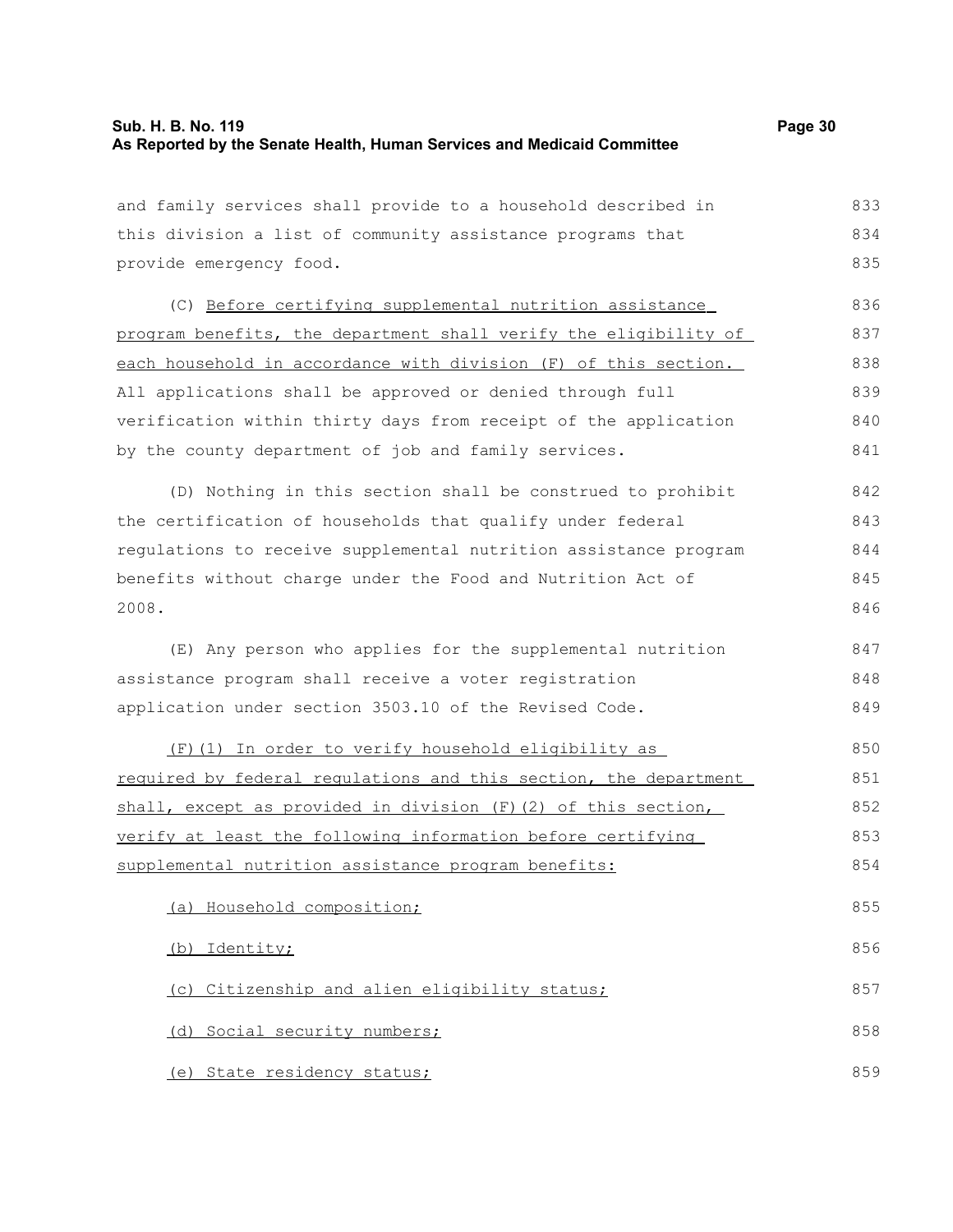| Sub. H. B. No. 119<br>As Reported by the Senate Health, Human Services and Medicaid Committee | Page 31 |
|-----------------------------------------------------------------------------------------------|---------|
| (f) Disability status;                                                                        | 860     |
| (g) Gross nonexempt income;                                                                   | 861     |
| (h) Utility expenses;                                                                         | 862     |
| (i) Medical expenses;                                                                         | 863     |
| (j) Enrollment status in other state-administered public                                      | 864     |
| assistance programs within and outside this state;                                            | 865     |
| (k) Any available information related to potential                                            | 866     |
| identity fraud or identity theft.                                                             | 867     |
| (2) A household's eligibility for supplemental nutrition                                      | 868     |
| assistance program benefits may be certified before all of the                                | 869     |
| information identified in division (F) (1) of this section is                                 | 870     |
| verified if the household's certification is being expedited                                  | 871     |
| under division (B) of this section.                                                           | 872     |
| (3) On at least a quarterly basis and consistent with                                         | 873     |
| federal regulations, as information is received by a county                                   | 874     |
| department of job and family services, the county department                                  | 875     |
| shall review and act on information identified in division (F)                                | 876     |
| (1) of this section that indicates a change in circumstances                                  | 877     |
| that may affect eligibility, to the extent such information is                                | 878     |
| available to the department.                                                                  | 879     |
| (4) Consistent with federal regulations, as part of the                                       | 880     |
| application for public assistance and before certifying benefits                              | 881     |
| under the supplemental nutrition assistance program, the                                      | 882     |
| department shall require an applicant, or a person acting on the                              | 883     |
| applicant's behalf, to verify the identity of the members of the                              | 884     |
| applicant household.                                                                          | 885     |
| (5) (a) The department shall sign a memorandum of                                             | 886     |
| understanding with any department, agency, or division as needed                              | 887     |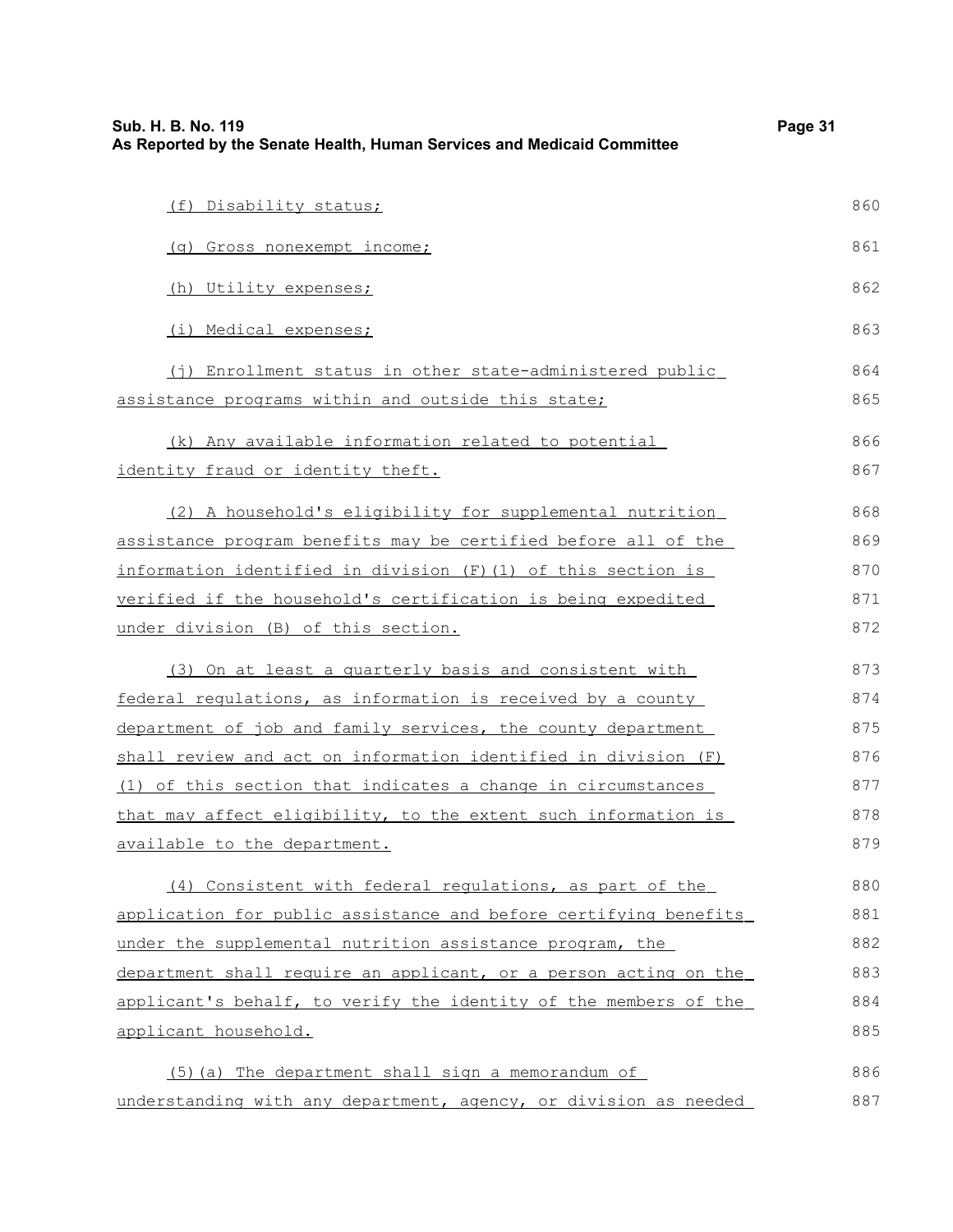| to obtain the information identified in division (F) (1) of this | 888 |
|------------------------------------------------------------------|-----|
| section.                                                         | 889 |
| (b) The department may contract with one or more                 | 890 |
| independent vendors to provide the information identified in     | 891 |
| division (F)(1) of this section.                                 | 892 |
| (c) Nothing in this section prevents the department or a         | 893 |
| county department of job and family services from receiving or   | 894 |
| reviewing additional information related to eligibility not      | 895 |
| identified in this section or from contracting with one or more  | 896 |
| independent vendors to provide additional information not        | 897 |
| identified in this section.                                      | 898 |
| (6) The department shall explore joining a multistate            | 899 |
| cooperative, such as the national accuracy clearinghouse, to     | 900 |
| identify individuals enrolled in public assistance programs      | 901 |
| <u>outside of this state.</u>                                    | 902 |
| (G) If the department receives information concerning a          | 903 |
| household certified to receive supplemental nutrition assistance | 904 |
| program benefits that indicates a change in circumstances that   | 905 |
| may affect eligibility, the department shall take action in      | 906 |
| accordance with federal regulations, including verifying unclear | 907 |
| information, providing prior written notice of a change or       | 908 |
| adverse action, and notifying the household of the right to a    | 909 |
| fair hearing.                                                    | 910 |
| (H) In the case of suspected fraud, the department shall         | 911 |
| refer the case for an administrative disqualification hearing or | 912 |
| to the county prosecutor of the county in which the applicant or | 913 |
| recipient resides for investigation, or both.                    | 914 |
| The department shall adopt rules in accordance with<br>( I )     | 915 |
| Chapter 119. of the Revised Code to implement divisions (F) to   | 916 |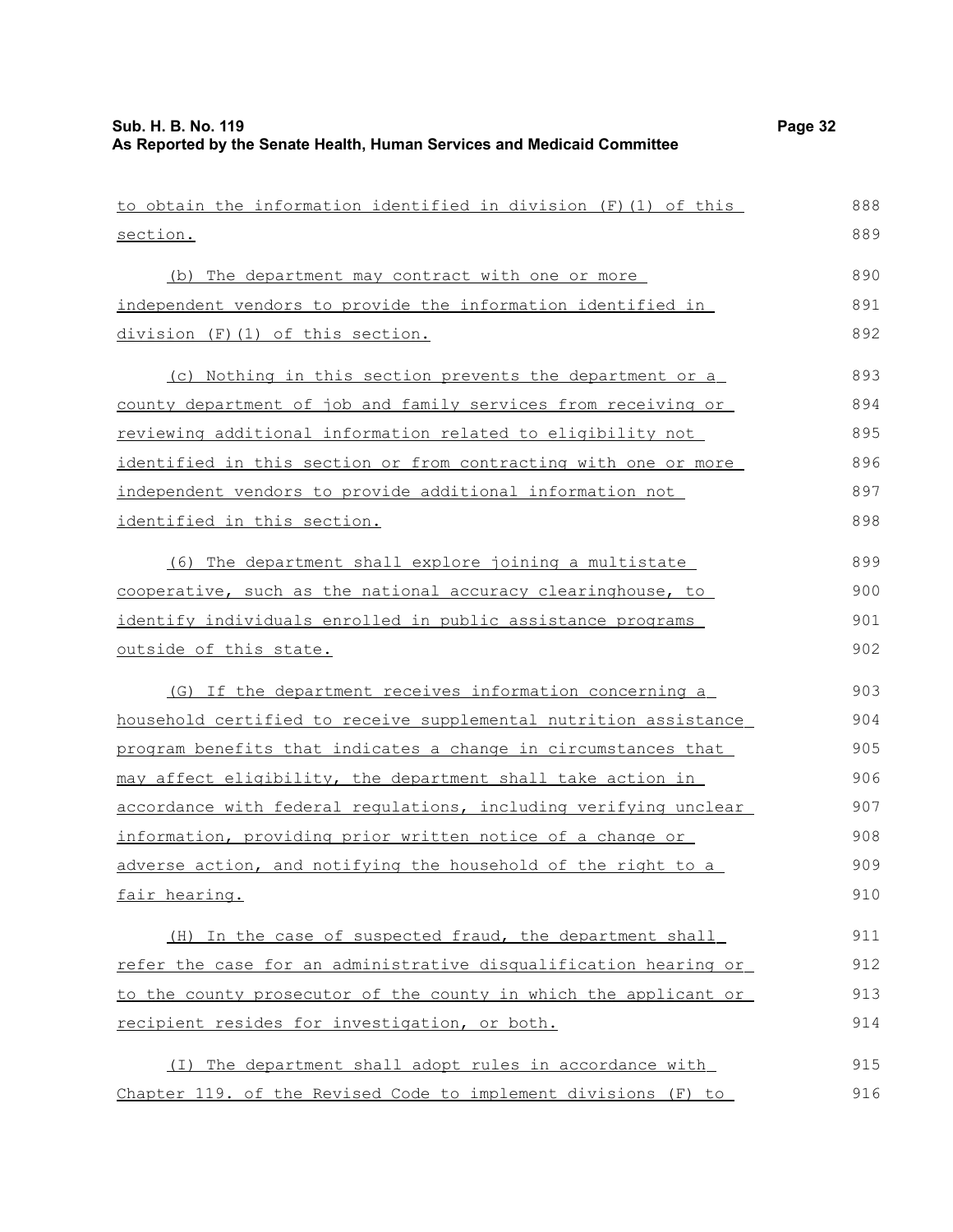| (H) of this section.                                             | 917 |
|------------------------------------------------------------------|-----|
| (J) Except as prohibited by federal law, the department          | 918 |
| may assign any of the duties described in this section to any    | 919 |
| county department of job and family services.                    | 920 |
| Sec. 5160.29. (A) As part of the process of determining an       | 921 |
| individual's eligibility for a medical assistance program, at    | 922 |
| least all of the following information about the individual      | 923 |
| shall be verified:                                               | 924 |
| (1) Identity;                                                    | 925 |
| (2) Citizenship and alien eligibility;                           | 926 |
| (3) Social security number;                                      | 927 |
| (4) State residency status;                                      | 928 |
| (5) Disability status;                                           | 929 |
| (6) Gross nonexempt income;                                      | 930 |
| (7) Household status;                                            | 931 |
| (8) Medical expenses;                                            | 932 |
| (9) Enrollment status in other state-administered public         | 933 |
| assistance programs within and outside the state.                | 934 |
| (B) As part of the process of determining an individual's        | 935 |
| eligibility for a medical assistance program, each applicant, or | 936 |
| a person acting on the applicant's behalf, shall verify the      | 937 |
| applicant's identity.                                            | 938 |
| (C) (1) The department of medicaid shall sign a memorandum       | 939 |
| of understanding with any department, agency, or division as     | 940 |
| needed to obtain the information specified in division (A) of    | 941 |
| this section.                                                    | 942 |

**Sub. H. B. No. 119 Page 33**

**As Reported by the Senate Health, Human Services and Medicaid Committee**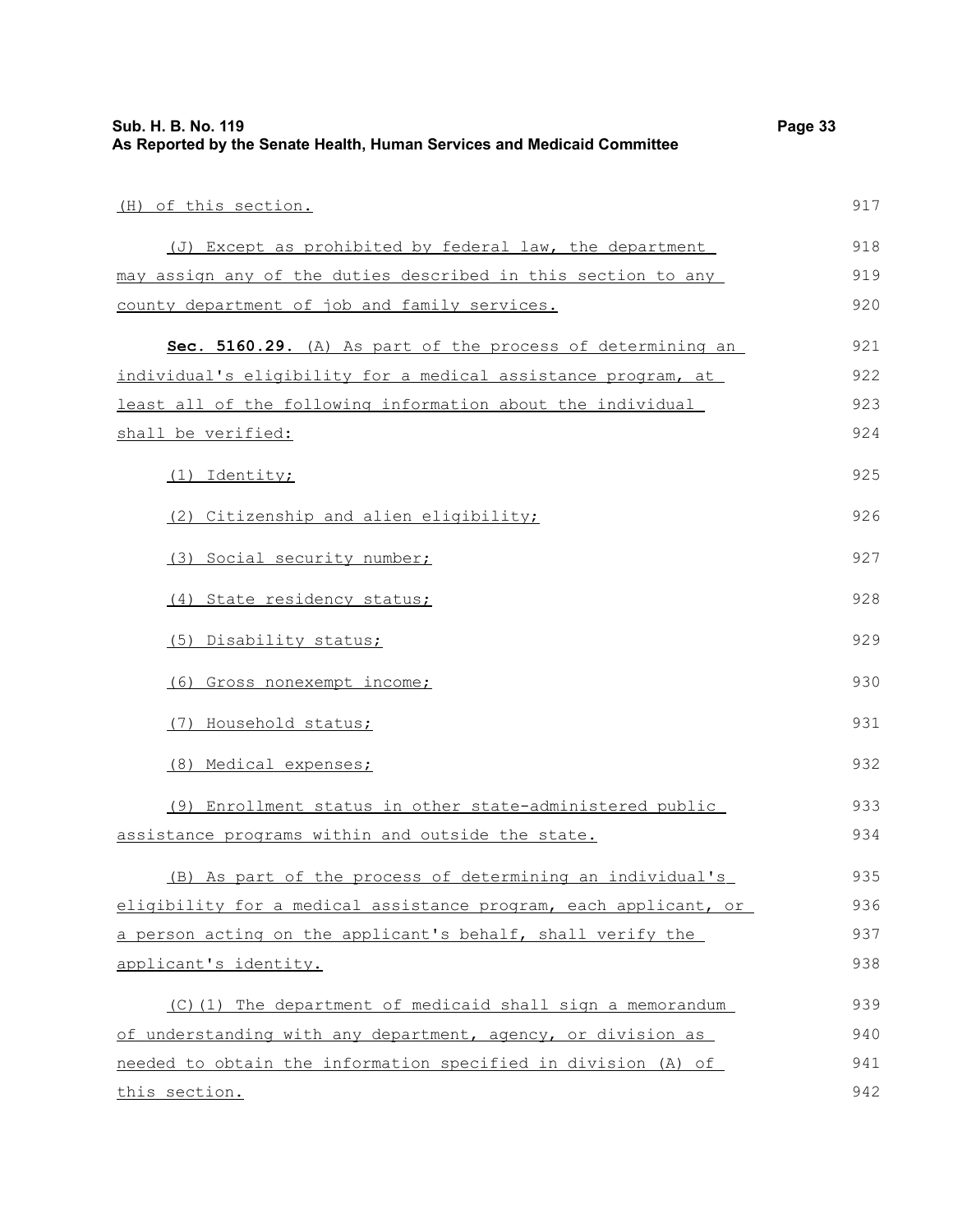| Sub. H. B. No. 119                                                      | Page 34 |
|-------------------------------------------------------------------------|---------|
| As Reported by the Senate Health, Human Services and Medicaid Committee |         |

| (2) The department may contract with one or more                 | 943 |
|------------------------------------------------------------------|-----|
| independent vendors to provide the information identified in     | 944 |
| division (A) of this section.                                    | 945 |
| Sec. 5160.291. (A) (1) As information described in division      | 946 |
| (A) of section 5160.29 of the Revised Code is received by the    | 947 |
| department of medicaid or an entity with which the department    | 948 |
| has entered into an agreement under section 5160.30 of the       | 949 |
| Revised Code, the department or entity shall do both of the      | 950 |
| following on at least a quarterly basis and in accordance with   | 951 |
| federal regulations:                                             | 952 |
| (a) Review the information to determine whether it               | 953 |
| indicates a change in circumstances that may affect eligibility  | 954 |
| for a medical assistance program;                                | 955 |
| (b) Take appropriate action.                                     | 956 |
| (2) Division (A) (1) of this section applies only to the         | 957 |
| extent information described in division (A) of section 5160.29  | 958 |
| of the Revised Code is available to the department or entity.    | 959 |
| (B) If the department of medicaid or an entity with which        | 960 |
| the department has entered into an agreement under section       | 961 |
| 5160.30 of the Revised Code receives information concerning a    | 962 |
| medical assistance recipient that indicates a change in          | 963 |
| circumstances that may affect the recipient's continued          | 964 |
| eligibility for the medical assistance program in which the      | 965 |
| recipient is enrolled, the department or entity shall take       | 966 |
| appropriate action, including verifying unclear information,     | 967 |
| providing prior written notice of a change or adverse action,    | 968 |
| and notifying the recipient of the right to appeal under section | 969 |
| 5160.31 of the Revised Code.                                     | 970 |
| Sec. 5160.292. If a violation of section 2913.401 of the         | 971 |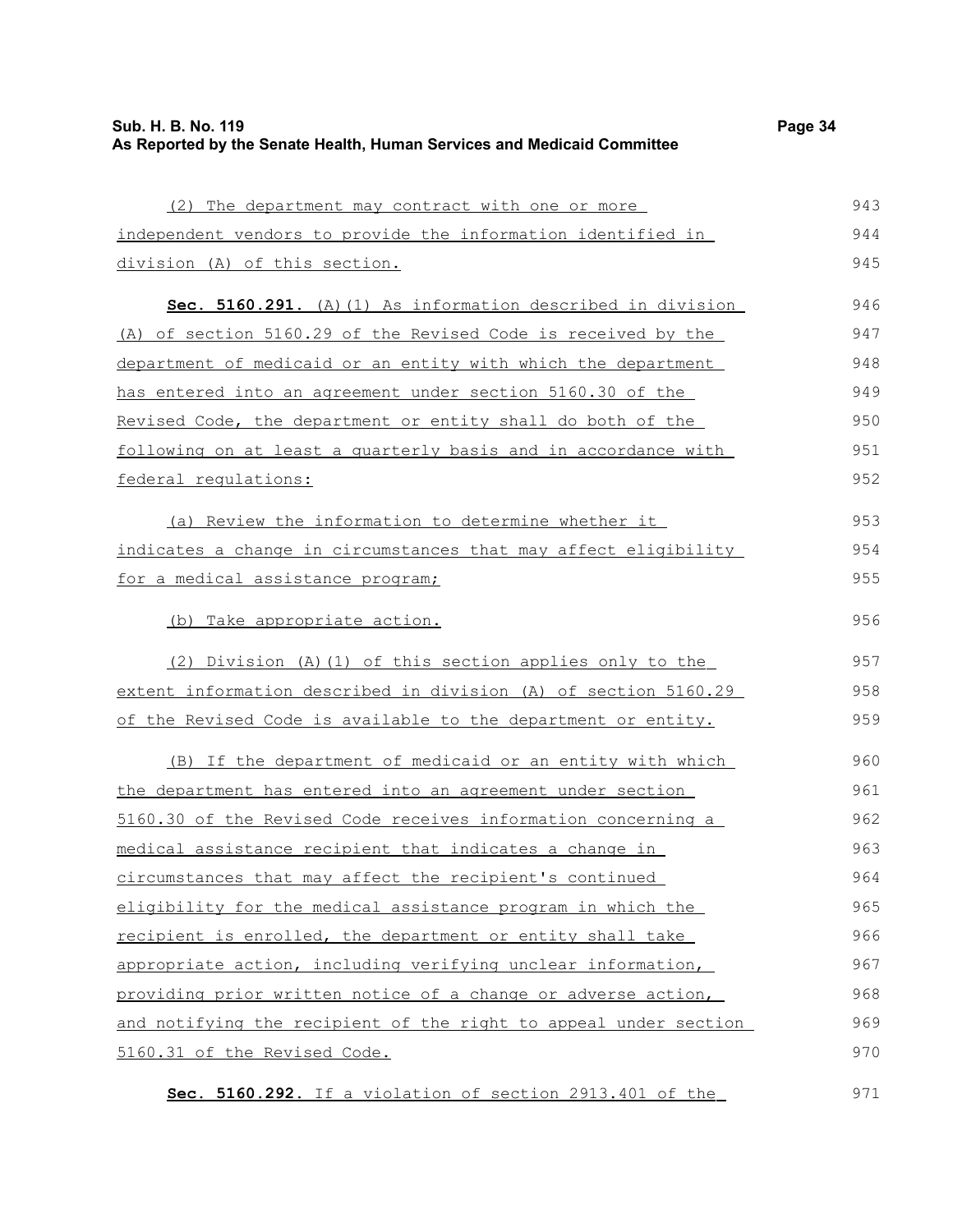# **Sub. H. B. No. 119 Page 35 As Reported by the Senate Health, Human Services and Medicaid Committee**

| Revised Code or a similar offense is suspected in the process of | 972  |
|------------------------------------------------------------------|------|
| determining or redetermining a medical assistance recipient's    | 973  |
| eligibility, the case shall be referred for investigation to the | 974  |
| county prosecutor of the county in which the medical assistance  | 975  |
| recipient resides, referred for an administrative                | 976  |
| disqualification hearing, or both.                               | 977  |
| Sec. 5160.293. Nothing in sections 5160.29 to 5160.292 of        | 978  |
| the Revised Code prevents the department of medicaid or any      | 979  |
| entity with which the department has entered into an agreement   | 980  |
| under section 5160.30 of the Revised Code from doing either of   | 981  |
| the following:                                                   | 982  |
| (A) Receiving or reviewing information related to                | 983  |
| individuals' eligibility for a medical assistance program beyond | 984  |
| the information specified in division (A) of section 5160.29 of  | 985  |
| the Revised Code;                                                | 986  |
| (B) Contracting with one or more independent vendors to          | 987  |
| provide such additional information for such purpose.            | 988  |
| Sec. 5160.47. (A) The department of medicaid shall enter-        | 989  |
| do both of the following:                                        | 990  |
| (1) Enter into any necessary agreements with the United          | 991  |
| States department of health and human services and neighboring   | 992  |
| states to join and participate as an active member in the public | 993  |
| assistance reporting information system;                         | 994  |
| (2) Explore joining other multistate cooperatives, such as       | 995  |
| the national accuracy clearinghouse, to identify individuals     | 996  |
| enrolled in public assistance programs outside of this state.    | 997  |
| <del>The -</del>                                                 | 998  |
| (B) The department may disclose information regarding a          | 999  |
| medical assistance recipient to the extent necessary to          | 1000 |